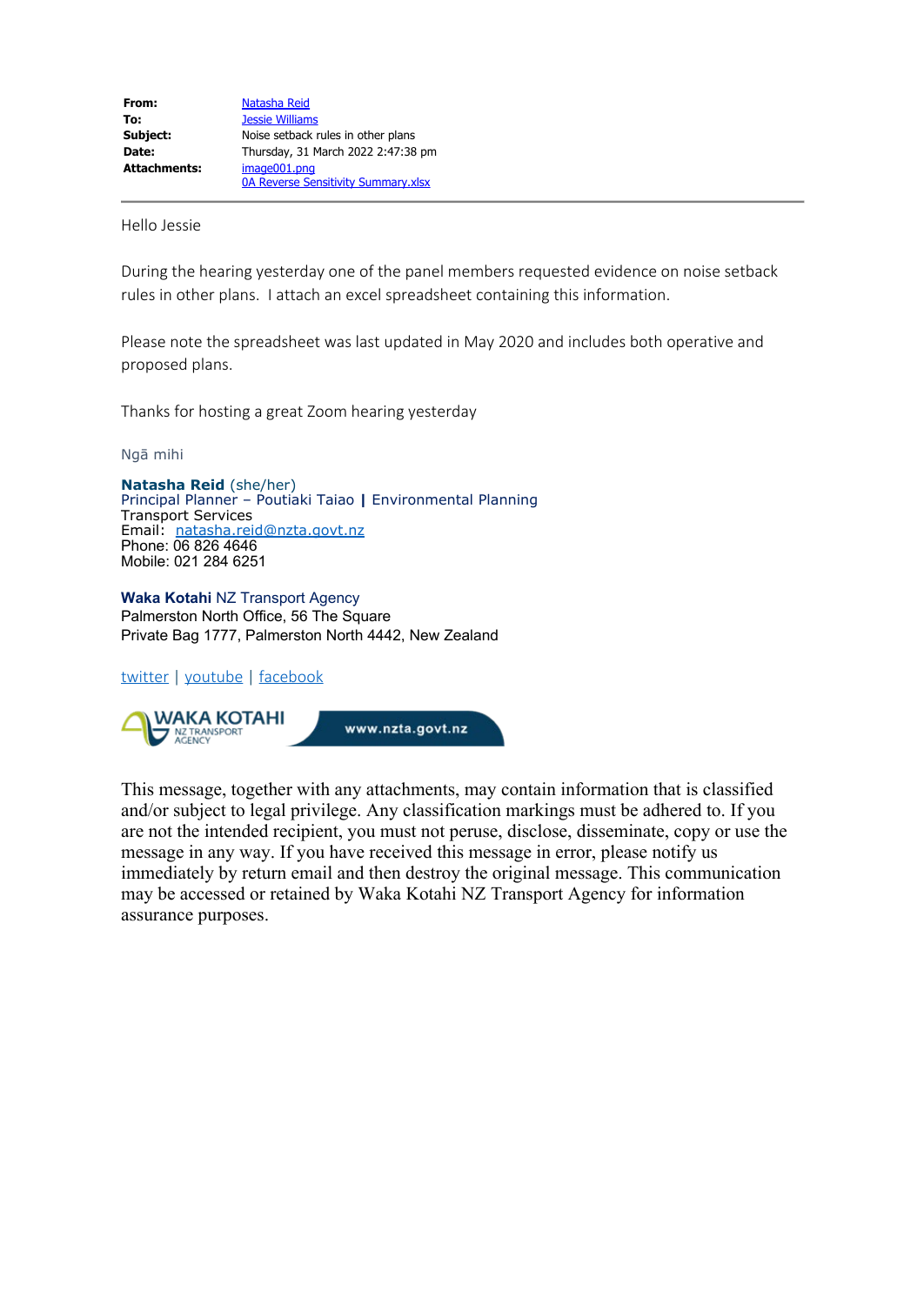|    | TA Number Council                                       |                      |                                                             |                                   |                                                                                                          |                                                                                                                                                        |                                                                               |     |                                 |                                                                    |                                                                                                  |                                    |                                                                             |                                                    |                              |                                                                   |              |                                                         |                                                         |                     |                           |            |                                              |                     |                                                         |                             |        |                                                                                           |
|----|---------------------------------------------------------|----------------------|-------------------------------------------------------------|-----------------------------------|----------------------------------------------------------------------------------------------------------|--------------------------------------------------------------------------------------------------------------------------------------------------------|-------------------------------------------------------------------------------|-----|---------------------------------|--------------------------------------------------------------------|--------------------------------------------------------------------------------------------------|------------------------------------|-----------------------------------------------------------------------------|----------------------------------------------------|------------------------------|-------------------------------------------------------------------|--------------|---------------------------------------------------------|---------------------------------------------------------|---------------------|---------------------------|------------|----------------------------------------------|---------------------|---------------------------------------------------------|-----------------------------|--------|-------------------------------------------------------------------------------------------|
|    |                                                         |                      |                                                             |                                   |                                                                                                          |                                                                                                                                                        |                                                                               |     |                                 |                                                                    |                                                                                                  |                                    |                                                                             |                                                    |                              |                                                                   |              |                                                         |                                                         |                     |                           |            |                                              |                     |                                                         |                             |        |                                                                                           |
|    |                                                         |                      |                                                             |                                   |                                                                                                          |                                                                                                                                                        |                                                                               |     |                                 |                                                                    |                                                                                                  |                                    |                                                                             |                                                    |                              |                                                                   |              |                                                         |                                                         |                     |                           |            |                                              |                     |                                                         |                             |        |                                                                                           |
|    | Ashburton District                                      | Zone                 | Rural                                                       | 3.9.4                             | 20 m - State Highway 1 & 77                                                                              | 80 m - State Highway 1 & 77                                                                                                                            | Edge of nearest traffic lane Yes                                              |     | Yes                             |                                                                    | setback                                                                                          |                                    |                                                                             | 40 dB LAeq                                         | 45 dB LAeq                   | AS/NZS 2107:2000                                                  | Yes          |                                                         |                                                         |                     |                           |            |                                              |                     | May 2020 Operative Aug 14                               |                             |        |                                                                                           |
|    | Ashburton District                                      | Zone                 | tesidential                                                 | 4.9.14<br>4.9.18                  | 15 m - State Highway 77 (Lochhead ODP)                                                                   | 80 m - State Highway 77                                                                                                                                | egal boundary                                                                 | Yes | Yes                             |                                                                    | internal noise level<br>setback<br>internal noise level AND                                      |                                    |                                                                             | 35 dB LAeq(24h) 40 dB LAeq(24h)                    |                              |                                                                   | Yes<br>v2000 | 25 dBA<br>windows and doors                             | 25 dBA<br>windows and doors                             |                     | Yes<br>>10 years          |            |                                              |                     | May 2020 Operative Aug 14                               |                             |        | Doubling up of rules for<br>Lochhead ODP in Noise                                         |
|    |                                                         |                      |                                                             | 11.8.11                           |                                                                                                          |                                                                                                                                                        |                                                                               |     |                                 |                                                                    | açade reduction                                                                                  |                                    |                                                                             |                                                    |                              |                                                                   |              |                                                         |                                                         |                     | construction              |            |                                              |                     |                                                         |                             |        | chapter                                                                                   |
|    | Auckland                                                |                      | Rural<br>Future Urban                                       | H19.10.3<br>1441.6.2              | 20 m - arterial roads                                                                                    |                                                                                                                                                        | Site boundary                                                                 |     |                                 | Yes<br>- buildings                                                 | setback                                                                                          |                                    |                                                                             |                                                    |                              |                                                                   |              |                                                         |                                                         |                     |                           |            |                                              |                     | May 2020                                                | Operative in Nov 16         |        |                                                                                           |
|    | Auckland                                                |                      | <b>Whitford Precinct</b><br><b>Inciman Precinc</b>          | 1437.6.3                          | Road Corridor Setbacks (visual)                                                                          |                                                                                                                                                        |                                                                               |     |                                 |                                                                    | setback                                                                                          |                                    |                                                                             |                                                    |                              |                                                                   |              |                                                         |                                                         |                     |                           |            |                                              |                     | May 2020                                                | Operative in Nov 16<br>Part |        |                                                                                           |
|    | Auckland<br>Auckland                                    |                      | dmore 2<br>Drury South Residential                          | 1452.4.13<br>1451.6.2             |                                                                                                          | nediately adjacent - Mill Road                                                                                                                         |                                                                               |     | Yes                             |                                                                    | specified construction<br>nternal noise level                                                    |                                    |                                                                             | 40 dB LAeq(24h) 40 dB LAeq(24h) 40 dB LAeq(24h)    |                              |                                                                   |              |                                                         |                                                         |                     | Yes<br>Yes                |            |                                              |                     | May 2020 Operative in Nov 16<br>Part<br><b>May 2020</b> | Operative in Nov 16         |        |                                                                                           |
|    |                                                         |                      |                                                             |                                   |                                                                                                          |                                                                                                                                                        |                                                                               |     |                                 | activities sensitive to                                            |                                                                                                  |                                    |                                                                             |                                                    |                              |                                                                   |              |                                                         |                                                         |                     |                           |            |                                              |                     |                                                         |                             |        |                                                                                           |
|    | Auckland                                                |                      | Smales 1 Precinct                                           | 1538.6.10                         |                                                                                                          | 100 m - State Highway 1                                                                                                                                | Edge of nearest<br>rriageway                                                  |     | Yes                             | Yes<br>noise sensitive activities                                  | internal noise level                                                                             |                                    |                                                                             |                                                    |                              | 40 dB LAeq(24h) 40 dB LAeq(24h) 40 dB LAeq(24h)                   |              | <b>INo</b>                                              |                                                         |                     |                           |            |                                              |                     | May 2020 Operative in Nov 16                            |                             |        | PC decision sent by<br>Stephen, not changed in<br>relevant precinct part of               |
|    | <b>Buller District</b>                                  |                      |                                                             |                                   |                                                                                                          |                                                                                                                                                        |                                                                               |     |                                 |                                                                    |                                                                                                  |                                    |                                                                             |                                                    |                              |                                                                   |              |                                                         |                                                         |                     |                           |            |                                              |                     | May 2020                                                | Operative                   | Jan 00 | Plan when reviewed<br>Rolling Plan review notifie<br>2016 (parts not relevant)            |
|    | Carterton District                                      |                      |                                                             |                                   |                                                                                                          |                                                                                                                                                        |                                                                               |     |                                 |                                                                    |                                                                                                  |                                    |                                                                             |                                                    |                              |                                                                   |              |                                                         |                                                         |                     |                           |            |                                              |                     | May 2020                                                | perative                    | May 1  |                                                                                           |
|    | (Wairarapa Combined<br>(istrict)<br>Central Hawke's Bay |                      |                                                             |                                   |                                                                                                          |                                                                                                                                                        |                                                                               |     |                                 |                                                                    |                                                                                                  |                                    |                                                                             |                                                    |                              |                                                                   |              |                                                         |                                                         |                     |                           |            |                                              |                     | May 2020                                                | Operative                   | May 03 |                                                                                           |
|    | istrict<br>Central Hawke's Bay                          |                      |                                                             |                                   |                                                                                                          |                                                                                                                                                        |                                                                               |     |                                 |                                                                    |                                                                                                  |                                    |                                                                             |                                                    |                              |                                                                   |              |                                                         |                                                         |                     |                           |            |                                              |                     | May 2020                                                | Proposed                    | May 19 |                                                                                           |
|    | Central Otago District                                  | )istrict wide        | Building Line Restriction areas 12.7.7                      |                                   | Building line shown on planning maps                                                                     |                                                                                                                                                        | suilding line shown on<br>olanning maps                                       |     |                                 |                                                                    | setback                                                                                          |                                    |                                                                             |                                                    |                              |                                                                   |              |                                                         |                                                         |                     |                           |            |                                              |                     | May 2020                                                | Operative Apr 18            |        |                                                                                           |
|    | Central Otago District<br>Central Otago District        | Zone                 | tesidentia                                                  | l.7.6A(a)<br>'.3.6(iii)(d)        | 20 m - State Highway and Arterial Roads<br>30 m - State Highways                                         | 80 m - State Highway 6 & 8B                                                                                                                            | Seal edge                                                                     |     |                                 | accommodation facility                                             | setback<br>setback                                                                               |                                    |                                                                             | 35 dB LAeq(24h) 40 dB LAeq(24h)                    |                              |                                                                   | Yes          |                                                         |                                                         |                     |                           |            |                                              |                     | May 2020<br>May 2020 Operative Apr 18                   | Operative Apr 18            |        | Rules are for selected                                                                    |
|    |                                                         |                      |                                                             | 7.3.6(xii)                        |                                                                                                          |                                                                                                                                                        |                                                                               |     |                                 |                                                                    | internal noise level                                                                             |                                    |                                                                             |                                                    |                              |                                                                   | V2000        |                                                         |                                                         |                     | >10 years<br>commencin    |            |                                              |                     |                                                         |                             |        | Residential Areas, which<br>are presumably those near<br>Highways                         |
|    | Chatham Islands                                         |                      |                                                             |                                   |                                                                                                          |                                                                                                                                                        |                                                                               |     |                                 |                                                                    |                                                                                                  |                                    |                                                                             |                                                    |                              |                                                                   |              |                                                         |                                                         |                     | nstructio                 |            |                                              |                     | May 2020 Partially Jan 18                               |                             |        | Only aspects relating to the<br>Coastal Marine Area refer                                 |
|    | erritory<br>Christchurch City                           | <b>District wide</b> |                                                             | 6.1.7.2.1                         |                                                                                                          | 80 m - State Highways                                                                                                                                  | earest marked traffic lane Yes                                                |     |                                 |                                                                    | setback                                                                                          | dB LAeq(24h)                       | 50 m and line-of-                                                           |                                                    |                              | 40 dB LAeq(24h) 40 dB LAeq(24h) AS/NZS 2107:2000                  |              | 30 dB                                                   | 30 dB                                                   |                     |                           |            | 6 ACH                                        |                     | Apr 2020 Operative                                      |                             |        | to old plan<br>CCC consulting on                                                          |
|    |                                                         |                      |                                                             | 14.13.3.10<br>14.14.2.10          |                                                                                                          | 40 m - Main & local distributor and major &<br>minor arterial roads<br>20 m - Collector roads                                                          | or 2 m on the roadward<br>ide of the formed kerb                              |     |                                 | care facilities<br>education & preschools                          | external noise limit<br>- distance and screening<br>- guest accommodation - internal noise level |                                    | sight screening                                                             |                                                    |                              |                                                                   | Yes<br>v2000 | Dtr,2m,nT,w+Ctr<br>30 dB Dtr,2m,nT<br>(specified areas) | Dtr,2m,nT,w+Ctr<br>30 dB Dtr,2m,nT<br>(specified areas) | 6.11.4.1<br>14.16.1 | $+2$ dB or<br>forecast 20 |            | Bedrooms:<br><35 dB LAeq(30s)                |                     |                                                         |                             |        | potential plan change Feb                                                                 |
|    |                                                         |                      |                                                             |                                   |                                                                                                          |                                                                                                                                                        |                                                                               |     |                                 | hospitals<br>- custodial or supervised - construction table        | - façade reduction                                                                               |                                    |                                                                             |                                                    |                              |                                                                   |              |                                                         |                                                         |                     |                           |            | Other habitable:<br><40 dB LAeq(30s)<br>@ 1m |                     |                                                         |                             |        |                                                                                           |
|    | Clutha District                                         |                      |                                                             |                                   |                                                                                                          |                                                                                                                                                        |                                                                               |     |                                 |                                                                    |                                                                                                  |                                    |                                                                             |                                                    |                              |                                                                   |              |                                                         |                                                         |                     |                           |            |                                              |                     |                                                         | May 2020  Operative  Jun 98 |        | Yard setback of 5 m from                                                                  |
|    |                                                         |                      |                                                             |                                   |                                                                                                          |                                                                                                                                                        |                                                                               |     |                                 |                                                                    |                                                                                                  |                                    |                                                                             |                                                    |                              |                                                                   |              |                                                         |                                                         |                     |                           |            |                                              |                     |                                                         |                             |        | major transportation routes<br>to "minimise adverse<br>effects"                           |
|    | Dunedin City                                            | District wide        |                                                             | 9.3.1.1                           |                                                                                                          | 40 m - State Highway                                                                                                                                   |                                                                               |     |                                 | hospital                                                           | setback<br>façade reduction                                                                      |                                    |                                                                             |                                                    |                              |                                                                   |              |                                                         | 30 dB DnT,w+Ctr 30 dB DnT,w+Ctr                         |                     | Yes                       |            | 7.5 Vs/pp                                    | Yes<br>If different | May 2020                                                | Proposed                    |        | Have only reviewed 2GF<br>plan, because relevant                                          |
|    |                                                         |                      |                                                             |                                   |                                                                                                          |                                                                                                                                                        |                                                                               |     |                                 | campus<br>- schools<br>- ECE                                       |                                                                                                  |                                    |                                                                             |                                                    |                              |                                                                   |              |                                                         |                                                         |                     |                           |            |                                              | schedule            |                                                         |                             |        | parts appear to be<br>operative and not under                                             |
|    |                                                         |                      |                                                             |                                   |                                                                                                          |                                                                                                                                                        |                                                                               |     |                                 | - health practitioners<br>- accommodation<br>- libraries           |                                                                                                  |                                    |                                                                             |                                                    |                              |                                                                   |              |                                                         |                                                         |                     |                           |            |                                              |                     |                                                         |                             |        |                                                                                           |
|    |                                                         |                      |                                                             |                                   |                                                                                                          |                                                                                                                                                        |                                                                               |     |                                 | - marae<br>- child care                                            |                                                                                                  |                                    |                                                                             |                                                    |                              |                                                                   |              |                                                         |                                                         |                     |                           |            |                                              |                     |                                                         |                             |        |                                                                                           |
|    | Far North District                                      | Zons                 | Commerci<br>ndustrial                                       | Comercia                          |                                                                                                          |                                                                                                                                                        |                                                                               |     |                                 | - places of worship                                                | distance AND façade                                                                              |                                    |                                                                             |                                                    |                              |                                                                   |              | 30 dB                                                   | 20dB                                                    |                     |                           |            |                                              |                     | May 2020 Operative Sep 09                               |                             |        | New Plan to be notified<br>"mid 2020"                                                     |
|    |                                                         |                      |                                                             | Zone -<br>7.7.5.1.5<br>Industrial |                                                                                                          |                                                                                                                                                        |                                                                               |     |                                 |                                                                    |                                                                                                  |                                    |                                                                             |                                                    |                              |                                                                   |              |                                                         |                                                         |                     |                           |            |                                              |                     |                                                         |                             |        |                                                                                           |
|    |                                                         |                      |                                                             | Zone -<br>7.8.5.1.3               |                                                                                                          |                                                                                                                                                        |                                                                               |     |                                 |                                                                    |                                                                                                  |                                    |                                                                             |                                                    |                              |                                                                   |              |                                                         |                                                         |                     |                           |            |                                              |                     |                                                         |                             |        |                                                                                           |
|    | ranklin District                                        | Zone                 | Residential 2<br>Business Zone                              | 27A.6.1.2<br>29.5.13              |                                                                                                          | Background Noise Area<br>High Background Noise Area                                                                                                    |                                                                               |     |                                 | Yes<br>accommodation                                               | internal noise level                                                                             |                                    |                                                                             | 35 dB LAeq(9h) 45 dB LAeq(24h) No<br>10 pm to 7 am |                              |                                                                   |              |                                                         |                                                         |                     | Yes<br>Yes<br>10 years    |            |                                              | Yes                 | May 2020 Operative Feb 00                               |                             |        |                                                                                           |
|    |                                                         |                      |                                                             |                                   |                                                                                                          |                                                                                                                                                        |                                                                               |     |                                 | - schools, ECE<br>overnight hospitals                              |                                                                                                  |                                    |                                                                             |                                                    |                              | 35 dB LAeq - sleeping rooms<br>45 dB LAeq - other sensitive rooms |              |                                                         |                                                         |                     |                           |            |                                              |                     |                                                         |                             |        |                                                                                           |
|    | sborne District<br>Gore District                        | District wide        | All Zones<br>Rural                                          | C11.2.15.5<br>4.14.1(e)           |                                                                                                          |                                                                                                                                                        |                                                                               |     |                                 |                                                                    | external noise limit<br>internal noise level<br>setback                                          | 60 dB LAeq(24h)<br>1 m from façade |                                                                             | 40 dB LAeq(24h)<br>40 dB LAeq                      | 40 dB LAeq(24)<br>40 dB LAeq |                                                                   |              |                                                         |                                                         |                     | Yes                       |            |                                              |                     | May 2020<br>May 2020 Operative Jul 06                   | Operative                   | Mar 20 |                                                                                           |
|    |                                                         |                      |                                                             | 4.5.1.5                           | 50 m - State Highways                                                                                    | 50 m - State Highways                                                                                                                                  |                                                                               |     |                                 | overnight                                                          | internal noise level                                                                             |                                    |                                                                             |                                                    |                              |                                                                   |              |                                                         |                                                         |                     |                           |            |                                              |                     |                                                         |                             |        | District Plan review has<br>nmenced                                                       |
|    | <b>Grey District</b><br>amilton City                    | Zone                 | Kaiata Park<br>dentia                                       | 16.7.16<br>4.4.6(b)               | 35 m - Waikato Expressway (designation                                                                   | Between State Highway 7 and Kaiata Creek                                                                                                               | N/A<br>esignation boundary or                                                 |     |                                 | <b>No</b><br>Yes<br>- buildings                                    | internal noise level<br>setback                                                                  |                                    |                                                                             | 35 dB LAeq(24h) 40 dB LAeq(24h) No                 |                              |                                                                   |              | <b>No</b>                                               |                                                         |                     | Yes                       | <b>INo</b> |                                              |                     | May 2020 Operative Feb 05                               | May 2020 Operative Oct 18   |        | Read version of Plan                                                                      |
|    |                                                         |                      |                                                             |                                   | 40 m - Waikato Expressway (carriageway)                                                                  |                                                                                                                                                        | edge of carriageway<br>(if location of carriageway<br>confirmed, construction |     |                                 |                                                                    |                                                                                                  |                                    |                                                                             |                                                    |                              |                                                                   |              |                                                         |                                                         |                     |                           |            |                                              |                     |                                                         |                             |        | incorporating Plan<br>Changes 2, 6 & 7                                                    |
|    | Hamilton City                                           | Zone                 | Special Character                                           | 5.4.6c(f)                         | 65 m - Walkato Expressway (Rototuna NE Character)                                                        |                                                                                                                                                        | inderway or completed<br>Designation boundary or<br>55 dB LAeq(24hr) contour  |     |                                 | - habitable buildings                                              | setback                                                                                          |                                    |                                                                             |                                                    |                              |                                                                   |              |                                                         |                                                         |                     |                           |            |                                              |                     | May 2020 Operative                                      |                             | Oct 18 | Read version of Plan<br>incorporating Plan                                                |
|    | <b>Hamilton City</b>                                    | Zone                 | ndustrial                                                   | 9.4.1c                            | 40 m - Expressway                                                                                        |                                                                                                                                                        | Edge of carriageway                                                           |     |                                 |                                                                    | setback                                                                                          |                                    |                                                                             |                                                    |                              |                                                                   |              |                                                         |                                                         |                     |                           |            |                                              |                     | May 2020 Operative Oct 18                               |                             |        | anges 2, 6 & 7<br>Read version of Plan                                                    |
|    | Hamilton City                                           |                      | Te Rapa North Industrial Zone 12.4.1                        |                                   | 15 m - Arterial transport corridors                                                                      |                                                                                                                                                        | Edge of carriageway                                                           |     |                                 | protected premises and<br>facilities (NZS6806)                     | setback                                                                                          |                                    |                                                                             |                                                    |                              |                                                                   |              |                                                         |                                                         |                     |                           |            |                                              |                     | May 2020 Operative                                      |                             | Oct 18 | incorporating Plan<br>Changes 2, 6 & 7<br>Read version of Plan                            |
|    |                                                         |                      |                                                             |                                   | 30 m - Te Rapa Rd<br>40 m - Waikato Expressway                                                           |                                                                                                                                                        |                                                                               |     |                                 | protected premises an<br>facilities (NZS6806)                      |                                                                                                  |                                    |                                                                             |                                                    |                              |                                                                   |              |                                                         |                                                         |                     |                           |            |                                              |                     |                                                         |                             |        | incorporating Plan<br>Changes 2, 6 & 7                                                    |
|    | Hamilton City                                           |                      | Rototuna Town Centre                                        | 13.9.3                            | 15 m - Waikato Expressway                                                                                |                                                                                                                                                        | oundary of designation                                                        |     |                                 | - all buildings                                                    | setback                                                                                          |                                    |                                                                             |                                                    |                              |                                                                   |              |                                                         |                                                         |                     |                           |            |                                              |                     | May 2020 Operative Oct 18                               |                             |        | Read version of Plan<br>incorporating Plan<br>Changes 2, 6 & 7                            |
|    | Hamilton City                                           | Zone                 | Future Urban                                                | 14.4.5                            | 25 m - Arterial transport corridors                                                                      |                                                                                                                                                        |                                                                               |     |                                 | - all buildings                                                    | setback                                                                                          |                                    |                                                                             |                                                    |                              |                                                                   |              | No                                                      |                                                         |                     |                           |            |                                              |                     | May 2020 Operative Oct 18                               |                             |        | Read version of Plan<br>incorporating Plan<br>Changes 2, 6 & 7                            |
|    | Hamilton City                                           | District Wide        | All zones except Ruakura & 25.8.3.10<br>nowledge            |                                   |                                                                                                          | 40 m - Any existing arterial transport corridors Edge of carriageway or<br>and specific collector transport corridors (listed) designation boundary if |                                                                               |     |                                 | - noise sensitive                                                  | setback<br>internal noise level                                                                  |                                    | 40 m and line of<br>sight screening from                                    | 35 dB LAeq(24h) 40 dB LAeq(24h) No                 |                              |                                                                   |              |                                                         |                                                         |                     | Yes                       |            |                                              |                     | May 2020 Operative Oct 18                               |                             |        | Read version of Plan<br>incorporating Plan                                                |
|    |                                                         |                      |                                                             |                                   |                                                                                                          | 40 m - Designated transport corridors carrying the carriageway location<br>5000 AADT at <50km/hr or 2000 AADT at has not been confirmed in<br>>50km/hr | writing by the Requiring                                                      |     |                                 | activities                                                         | screening                                                                                        |                                    | State Highway                                                               |                                                    |                              |                                                                   |              |                                                         |                                                         |                     |                           |            |                                              |                     |                                                         |                             |        | Changes 2, 6 & 7                                                                          |
|    |                                                         |                      |                                                             |                                   |                                                                                                          | 100 m - Waikato Expressway (except Rototuna Authority<br>NE Character)<br>80 m - Other State Highways > 70 km/hr or <                                  |                                                                               |     |                                 |                                                                    |                                                                                                  |                                    |                                                                             |                                                    |                              |                                                                   |              |                                                         |                                                         |                     |                           |            |                                              |                     |                                                         |                             |        |                                                                                           |
|    |                                                         |                      |                                                             |                                   |                                                                                                          | 70 km/hr and AADT of 10,000+ vpd<br>40 m - State Highway < 70 km/hr and AADT<br><10,000 vpd                                                            |                                                                               |     |                                 |                                                                    |                                                                                                  |                                    |                                                                             |                                                    |                              |                                                                   |              |                                                         |                                                         |                     |                           |            |                                              |                     |                                                         |                             |        |                                                                                           |
|    | Hamilton City                                           | Zone                 | Ruakura Logistics                                           | 25.8.3.11                         | 40 m - Waikato Expressway                                                                                | 40 m - Existing transport corridors                                                                                                                    | Edge of carriageway or                                                        |     | Yes                             |                                                                    | setback                                                                                          | 57 dB LAeq(24h)                    |                                                                             |                                                    |                              |                                                                   |              |                                                         | 30 dB D2m,nT,w+Ctr 30 dB D2m,nT,w+Ctr No                |                     |                           |            |                                              |                     | May 2020 Operative Oct 18                               |                             |        | Read version of Plan                                                                      |
|    |                                                         |                      | Ruakura Industrial Park<br>Knowledge                        | 10.4.6<br>11.4.3                  |                                                                                                          | 40 m - Designated transport corridors carrying designation boundary<br>5000 AADT at ≤50 km/hr or 2000 AADT at >50                                      |                                                                               |     |                                 | noise sensitive activities - facade reduction                      | external noise limit                                                                             |                                    |                                                                             |                                                    |                              |                                                                   |              |                                                         |                                                         |                     |                           |            | and provide cooling                          |                     |                                                         |                             |        | incorporating Plan<br>Changes 2, 6 & 7                                                    |
|    | Hastings District                                       | District Wide        | Spaces within Major Arterial 25.1.7D                        |                                   |                                                                                                          | 100 m - Waikato Expressway<br>80 m - Appendix 11 and 14 Road boundaries Edge of carriageway                                                            |                                                                               |     | Yes                             | Yes                                                                | - façade reduction                                                                               | 55 dB LAeq(24h)                    |                                                                             |                                                    |                              |                                                                   |              | 30 dB                                                   | 30 dB                                                   |                     | Yes                       |            |                                              |                     | May 2020 Operative                                      |                             | Mar 20 | Operative in part (except                                                                 |
|    |                                                         |                      | Road Noise Boundary and<br>Collector Road Noise<br>Boundary |                                   |                                                                                                          | 75 m - Appendix 13B and 80                                                                                                                             |                                                                               |     | if >10% GFA                     | noise sensitive activities: - setback<br>- ECE<br>- education      | screening                                                                                        | 57 dB LAeq(24h)                    |                                                                             |                                                    |                              |                                                                   |              | Dtr,2m,nT,w+Ctr                                         | Dtr,2m,nT,w+Ctr                                         |                     |                           |            |                                              |                     |                                                         |                             |        | Section 16.1 which isn't<br>relevant)                                                     |
|    |                                                         |                      |                                                             |                                   |                                                                                                          |                                                                                                                                                        |                                                                               |     |                                 | -healthcare<br>- places of assembly<br>retirement villages         |                                                                                                  |                                    |                                                                             |                                                    |                              |                                                                   |              |                                                         |                                                         |                     |                           |            |                                              |                     |                                                         |                             |        |                                                                                           |
|    |                                                         |                      |                                                             |                                   |                                                                                                          |                                                                                                                                                        |                                                                               |     |                                 | visitor accommodation<br>camping grounds                           |                                                                                                  |                                    |                                                                             |                                                    |                              |                                                                   |              |                                                         |                                                         |                     |                           |            |                                              |                     |                                                         |                             |        |                                                                                           |
|    | Hauraki District                                        | Zone                 | Karangahake Gorge                                           | 5.1.5<br>5.5.5                    | 20 m - State Highways<br>12 m - State Highways <80 km/hr in Low Density Residential 40 m - Township Zone | 80 m - State Highways                                                                                                                                  | Edge of carriageway                                                           |     | Building setback                | building setback only                                              | setback<br>-internal noise level                                                                 | 55 dB LAeq(24h)                    | 50 m and line of 40 dB LAeq(24h) 40 dB LAeq(24h) No<br>sight to windows and |                                                    |                              |                                                                   |              |                                                         |                                                         |                     | Yes                       |            |                                              |                     | May 2020 Operative Sep 14                               |                             |        |                                                                                           |
|    |                                                         |                      | Residential<br>Township Zone                                | 5.7.5<br>5.10.5                   |                                                                                                          |                                                                                                                                                        |                                                                               |     | and dwellings post<br>2014 only |                                                                    | distance and screening<br>external noise limit                                                   |                                    | 20 m and line of                                                            |                                                    |                              |                                                                   |              |                                                         |                                                         |                     |                           |            |                                              |                     |                                                         |                             |        |                                                                                           |
|    | lurunui District                                        |                      | Rural                                                       | 3.4.3                             | 80 m - strategic arterial, district arterial, collector                                                  |                                                                                                                                                        | Road boundary                                                                 |     |                                 |                                                                    | setback                                                                                          |                                    | sight in Township<br>Zone                                                   |                                                    |                              |                                                                   |              |                                                         |                                                         |                     |                           |            |                                              |                     | May 2020                                                | Operative                   | Jun 18 |                                                                                           |
|    | lurunui District                                        |                      | Settlement (Amberley Town                                   | 4.2.4(16)e                        | NZTA Planning and Policy Manual                                                                          | NZTA Planning and Policy Manual                                                                                                                        |                                                                               |     |                                 | sensitive activites                                                | NZTA Planning and                                                                                |                                    |                                                                             |                                                    |                              |                                                                   |              |                                                         |                                                         |                     |                           |            |                                              |                     | May 2020                                                | Operative Jun 18            |        |                                                                                           |
|    | Iorowhenua District                                     |                      | Centre)<br>Subdivision<br><b>Greenbelt Residentia</b>       | 18.6.4<br>18.6.11                 | 15 m - State Highway                                                                                     | 40 m - State Highway                                                                                                                                   | Edge of carriageway<br>land subject to NOR or                                 |     |                                 |                                                                    | Policy Manual                                                                                    |                                    |                                                                             | 40 dB LAeq(24h) 40 dB LAeq(24h)                    |                              |                                                                   |              |                                                         |                                                         |                     |                           |            |                                              |                     | May 2020   Operative   Jul 15                           |                             |        | For consent applications                                                                  |
|    |                                                         |                      | Rural                                                       | 19.6.5<br>19.6.7                  |                                                                                                          |                                                                                                                                                        | designation                                                                   |     |                                 | - visitor accommodation<br>conference centre<br>community activity | - internal noise level                                                                           |                                    |                                                                             |                                                    |                              |                                                                   |              |                                                         |                                                         |                     |                           |            |                                              |                     |                                                         |                             |        | involving activities close to<br>State Highways, NZTA may<br>be an affected party for the |
|    |                                                         |                      |                                                             |                                   |                                                                                                          |                                                                                                                                                        |                                                                               |     |                                 | childcare facilities<br>retirement village<br>residential centre   |                                                                                                  |                                    |                                                                             |                                                    |                              |                                                                   |              |                                                         |                                                         |                     |                           |            |                                              |                     |                                                         |                             |        | purposes of limited<br>notification                                                       |
| 46 | <b>Hutt City</b>                                        | District Wide        | State Highway Buffer<br>Overlays                            | Transport 1 -                     | 14A Appendix State Highway Buffer Overlays                                                               | State Highway Buffer Overlays                                                                                                                          |                                                                               |     |                                 | Yes<br>visitor accommodation                                       | internal noise level<br>- construction table                                                     |                                    |                                                                             |                                                    |                              | 45 dB LAeq(24h) 45 dB LAeq(24h) 45 dB LAeq(24h)                   |              | I No                                                    |                                                         | Yes<br>Appendix     | Yes                       | Yes        |                                              | Yes                 | May 2020 Operative Mar 04                               |                             |        |                                                                                           |
|    |                                                         |                      |                                                             | Standard 6                        |                                                                                                          |                                                                                                                                                        |                                                                               |     |                                 | boarding house<br>chidcare facility                                |                                                                                                  |                                    |                                                                             |                                                    |                              |                                                                   |              |                                                         |                                                         | Transport 4         |                           |            |                                              |                     |                                                         |                             |        |                                                                                           |
|    |                                                         |                      |                                                             |                                   |                                                                                                          |                                                                                                                                                        |                                                                               |     |                                 |                                                                    |                                                                                                  |                                    |                                                                             |                                                    |                              |                                                                   |              |                                                         |                                                         |                     |                           |            |                                              |                     |                                                         |                             |        |                                                                                           |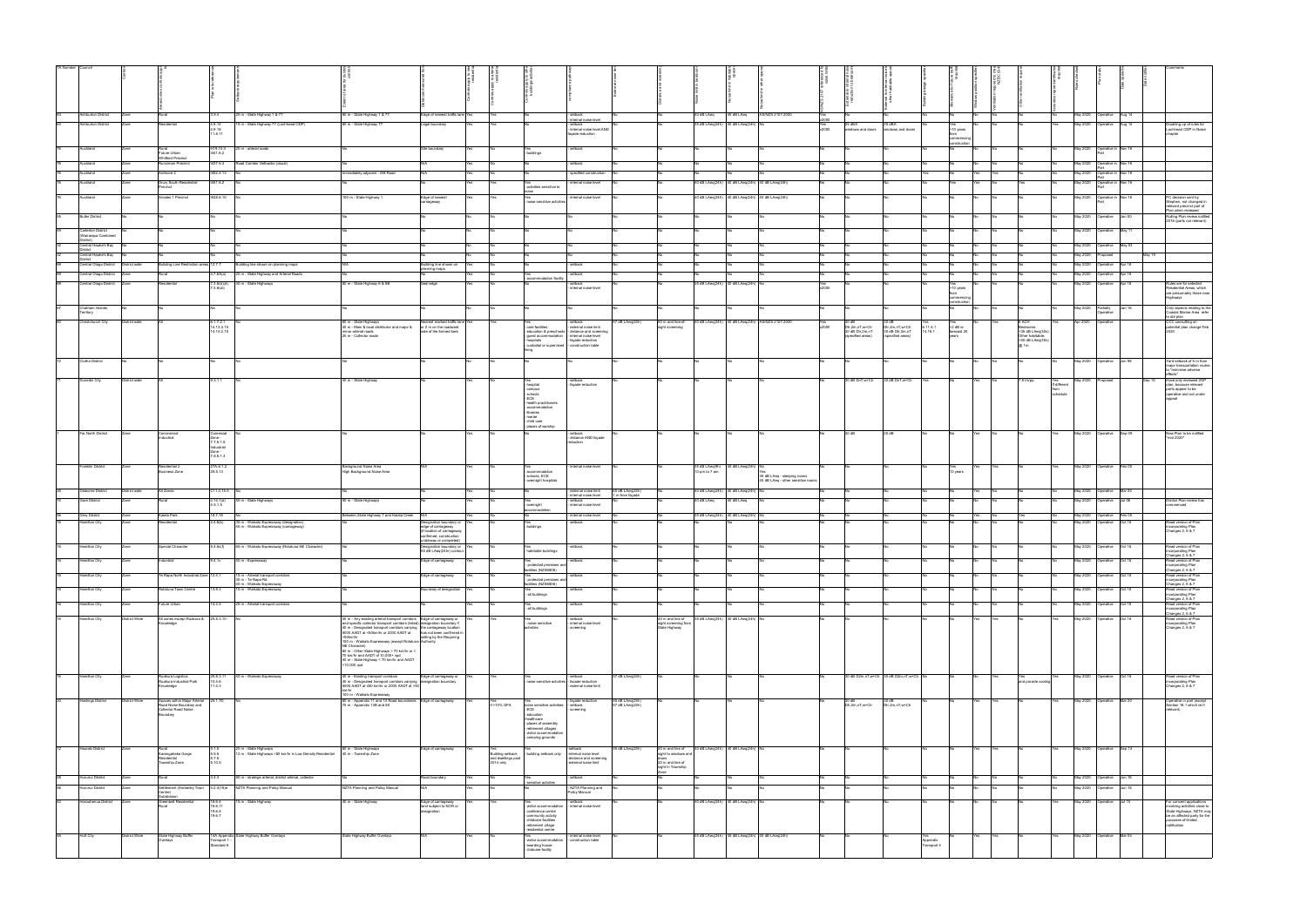|                              | District Wide                         |                                                             | $n$ se-R12                                                                                                                                     | 80 m - State Highway >70km/hr                                                                          | eal edge                         |     |                          |                                                    |                                                   |                                       |                                               |                                                                    |           | 35 dB LAeq(1h) 40 dB LAeq(1h) 40 dB LAeq(1h) - teaching spaces No |              |               |                                                        |                            |  |     | May 2020                               |                              |                      |                                                     |
|------------------------------|---------------------------------------|-------------------------------------------------------------|------------------------------------------------------------------------------------------------------------------------------------------------|--------------------------------------------------------------------------------------------------------|----------------------------------|-----|--------------------------|----------------------------------------------------|---------------------------------------------------|---------------------------------------|-----------------------------------------------|--------------------------------------------------------------------|-----------|-------------------------------------------------------------------|--------------|---------------|--------------------------------------------------------|----------------------------|--|-----|----------------------------------------|------------------------------|----------------------|-----------------------------------------------------|
| vercargill City              |                                       |                                                             |                                                                                                                                                |                                                                                                        |                                  |     |                          | - visitor accommodation<br>residential care        | - internal noise level                            |                                       |                                               |                                                                    |           |                                                                   |              |               |                                                        |                            |  |     |                                        |                              |                      |                                                     |
|                              |                                       |                                                             |                                                                                                                                                |                                                                                                        |                                  |     |                          | educational                                        |                                                   |                                       |                                               |                                                                    |           |                                                                   |              |               |                                                        |                            |  |     |                                        |                              |                      |                                                     |
|                              |                                       |                                                             |                                                                                                                                                |                                                                                                        |                                  |     |                          | hospital<br>- healthcare<br>- ECE                  |                                                   |                                       |                                               |                                                                    |           |                                                                   |              |               |                                                        |                            |  |     |                                        |                              |                      |                                                     |
|                              |                                       |                                                             |                                                                                                                                                |                                                                                                        |                                  |     |                          | - marae                                            |                                                   |                                       |                                               |                                                                    |           |                                                                   |              |               |                                                        |                            |  |     |                                        |                              |                      |                                                     |
| Kaikoura District            |                                       |                                                             |                                                                                                                                                |                                                                                                        |                                  |     |                          | caretaker                                          |                                                   |                                       |                                               |                                                                    |           |                                                                   |              |               |                                                        |                            |  |     | May 2020                               | Operative<br>Jun 08          |                      | District Plan review has                            |
|                              |                                       |                                                             |                                                                                                                                                |                                                                                                        |                                  |     |                          |                                                    |                                                   |                                       |                                               |                                                                    |           |                                                                   |              |               |                                                        |                            |  |     | May 2020                               | Nov 13                       |                      | henner                                              |
| Kaipara District             |                                       | Commercia<br>dustrial                                       | 14.10.14                                                                                                                                       |                                                                                                        |                                  |     |                          |                                                    | internal noise level                              |                                       |                                               | 35 dB LAeq(24h) 35 dB LAeq(24h)                                    |           |                                                                   |              |               |                                                        |                            |  |     |                                        | perative                     |                      | District Plan review has<br>nmenced                 |
| Kapiti Coast District        |                                       | esidential<br><b>Medium Density Residential</b>             | D1.2.1<br>D1.2.3                                                                                                                               | 80 m - State Highway 1, Sandhills Arterial,<br>Vestern Link Road                                       |                                  |     |                          |                                                    | setback<br>internal noise level                   | 60 dB LA10(18h)<br>Sandhills, Ngarara |                                               | 45 dB LA10(18h) 45 dB LA10(18h)<br>40 dB LA10(18h) 40 dB LA10(18h) |           |                                                                   |              |               |                                                        | Yes                        |  |     | May 2020                               | Operative<br>1999            |                      | Both Operative and<br>Proposed Plan had legal       |
|                              |                                       | Rural<br>Ngarara                                            | D <sub>2</sub> .2.1<br>D11.2.1                                                                                                                 | Adjacent to State Highway or arterial (Medium                                                          |                                  |     |                          |                                                    | external noise limit<br>(Sandhills, Ngarara only) |                                       |                                               | Sandhills, Ngarara Sandhills, Ngarara                              |           |                                                                   |              |               |                                                        |                            |  |     |                                        |                              |                      | effect at time of review                            |
| Kapiti Coast District        |                                       | Residential                                                 | Table 5.A.3                                                                                                                                    | Density)<br>Adjacent to Strategic Arterial Route (includes N/A                                         |                                  |     |                          |                                                    |                                                   |                                       |                                               | 45 dB LA10(18h) 45 dB LA10(18h)                                    |           |                                                                   |              |               |                                                        |                            |  |     | May 2020                               | <b>roosed</b>                |                      | Both Operative and                                  |
|                              |                                       | seach Residential                                           |                                                                                                                                                | State Highway)                                                                                         |                                  |     |                          |                                                    | internal noise level                              |                                       |                                               |                                                                    |           |                                                                   |              |               |                                                        |                            |  |     |                                        |                              |                      | Proposed Plan had legal                             |
| Kapiti Coast District        | District Wide                         |                                                             | Table 12D.1. No                                                                                                                                | 80 m - Transportation noise effect route (State Edge of nearest                                        |                                  |     | Yes                      |                                                    | - setback                                         | dB LAeq(24h)                          |                                               |                                                                    |           |                                                                   |              |               | 35 dB D2m,nT,w+Ctr 35 dB D2m,nT,w+Ctr Ye               |                            |  |     | May 2020                               | Proposed                     | <b>Nov 2017</b>      | effect at time of review<br>Both Operative and      |
|                              |                                       |                                                             |                                                                                                                                                | Highway 1)                                                                                             | iageway                          |     | >10% GFA                 | - boarding houses<br>homes for elderly             | façade reduction<br>external noise limit          |                                       |                                               |                                                                    |           |                                                                   |              | (within 40 m) | (within 40 m)<br>30 dB D2m,nT,w+Ctr 30 dB D2m,nT,w+Ctr |                            |  |     |                                        |                              |                      | Proposed Plan had legal<br>effect at time of review |
|                              |                                       |                                                             |                                                                                                                                                |                                                                                                        |                                  |     |                          | retirement villages                                | construction table                                |                                       |                                               |                                                                    |           |                                                                   |              | $(40 - 80$ m) | $(40 - 80$ m)                                          |                            |  |     |                                        |                              |                      |                                                     |
|                              |                                       |                                                             |                                                                                                                                                |                                                                                                        |                                  |     |                          | aged care<br>accommodation                         |                                                   |                                       |                                               |                                                                    |           |                                                                   |              |               |                                                        |                            |  |     |                                        |                              |                      |                                                     |
|                              |                                       |                                                             |                                                                                                                                                |                                                                                                        |                                  |     |                          | marae<br>- overnight medical                       |                                                   |                                       |                                               |                                                                    |           |                                                                   |              |               |                                                        |                            |  |     |                                        |                              |                      |                                                     |
|                              |                                       |                                                             |                                                                                                                                                |                                                                                                        |                                  |     |                          | - teaching and sleeping<br>areas in education      |                                                   |                                       |                                               |                                                                    |           |                                                                   |              |               |                                                        |                            |  |     |                                        |                              |                      |                                                     |
| Kawerau District             | Zone                                  | Rural Lifestyle                                             | C6.4.8                                                                                                                                         | 80 m - State Highway                                                                                   |                                  |     | <b>Yes</b>               |                                                    | setback                                           |                                       |                                               | 35 dB LAeq(24h) 40 dB LAeq(24h)                                    |           |                                                                   |              |               |                                                        |                            |  |     | May 2020 Operative May 2012            |                              |                      |                                                     |
| Lower Hutt City              |                                       |                                                             |                                                                                                                                                |                                                                                                        |                                  |     |                          |                                                    | internal noise level                              |                                       |                                               |                                                                    |           |                                                                   |              |               |                                                        |                            |  |     | May 2020 Operative March 2004          |                              |                      |                                                     |
|                              |                                       |                                                             |                                                                                                                                                |                                                                                                        |                                  |     |                          |                                                    |                                                   |                                       |                                               |                                                                    |           |                                                                   |              |               |                                                        |                            |  |     |                                        |                              |                      |                                                     |
| Mackenzie District           |                                       | Twizel Village Centre<br>ndustrial                          | S06 1.3.1.c 10 m - any road except Market Place in Twizel Village Centre<br>S06 3.3.6.c<br>Zone                                                |                                                                                                        |                                  | Yes |                          |                                                    | - setback                                         |                                       |                                               |                                                                    |           |                                                                   |              |               |                                                        | No                         |  |     | May 2020 Operative May 2004            |                              |                      |                                                     |
|                              |                                       | Residential<br>Rural                                        | S06 7.1.1.e 10 m - Ostler Road in Industrial Zone<br>S07 3.1.1.b 10 m - any road in Residential 3 & 4 zones                                    |                                                                                                        |                                  |     |                          |                                                    |                                                   |                                       |                                               |                                                                    |           |                                                                   |              |               |                                                        |                            |  |     |                                        |                              |                      |                                                     |
|                              |                                       | Rural Residential<br>Rural Residential Zone 1 & 2 S08 1.7.2 | 50 m - SH 8, 79, 80 for buildings in Rural Zone<br>S07A 9.2                                                                                    |                                                                                                        |                                  |     |                          |                                                    |                                                   |                                       |                                               |                                                                    |           |                                                                   |              |               |                                                        |                            |  |     |                                        |                              |                      |                                                     |
|                              |                                       | Hocken Lane Rural                                           | 30 m - roads other than State highways for retail buildings in<br>S08 2.7.2<br>Rural Zone                                                      |                                                                                                        |                                  |     |                          |                                                    |                                                   |                                       |                                               |                                                                    |           |                                                                   |              |               |                                                        |                            |  |     |                                        |                              |                      |                                                     |
|                              |                                       | Residential<br>Airport                                      | S09 3.3.1.6.d 20 m - roads for other buildings in Rural Zone<br>S09 8.4.3.a 20 m - any road in Rural Residential Zone                          |                                                                                                        |                                  |     |                          |                                                    |                                                   |                                       |                                               |                                                                    |           |                                                                   |              |               |                                                        |                            |  |     |                                        |                              |                      |                                                     |
|                              |                                       | Special Travellers<br>Accommodation                         | S09 9.4.9.c 20 m - any road for dwellings in Rural Residential Zone 1 & 2<br>10 m - any road for all other buildings in Rural Residential Zone |                                                                                                        |                                  |     |                          |                                                    |                                                   |                                       |                                               |                                                                    |           |                                                                   |              |               |                                                        |                            |  |     |                                        |                              |                      |                                                     |
|                              |                                       | Ruataniwha Rowing                                           | 1 & 2<br>20 m - any road for dwellings in Hocken Lane Rural Residential                                                                        |                                                                                                        |                                  |     |                          |                                                    |                                                   |                                       |                                               |                                                                    |           |                                                                   |              |               |                                                        |                            |  |     |                                        |                              |                      |                                                     |
|                              |                                       |                                                             |                                                                                                                                                |                                                                                                        |                                  |     |                          |                                                    |                                                   |                                       |                                               |                                                                    |           |                                                                   |              |               |                                                        |                            |  |     |                                        |                              |                      |                                                     |
|                              |                                       |                                                             | 10 m - any road for all other buildings in Hocken Lane Rural<br>Residential Zone                                                               |                                                                                                        |                                  |     |                          |                                                    |                                                   |                                       |                                               |                                                                    |           |                                                                   |              |               |                                                        |                            |  |     |                                        |                              |                      |                                                     |
|                              |                                       |                                                             | 50 m - State Highway 8, 79, 80 in Airport Zone<br>20 m - any other roads in Airport Zone                                                       |                                                                                                        |                                  |     |                          |                                                    |                                                   |                                       |                                               |                                                                    |           |                                                                   |              |               |                                                        |                            |  |     |                                        |                              |                      |                                                     |
|                              |                                       |                                                             | 20 m - any road in Twizel Special Travellers Accommodation                                                                                     |                                                                                                        |                                  |     |                          |                                                    |                                                   |                                       |                                               |                                                                    |           |                                                                   |              |               |                                                        |                            |  |     |                                        |                              |                      |                                                     |
|                              |                                       |                                                             | 20 m - any road in Ruataniwha Rowing Zone                                                                                                      |                                                                                                        |                                  |     |                          |                                                    |                                                   |                                       |                                               |                                                                    |           |                                                                   |              |               |                                                        |                            |  |     |                                        |                              |                      |                                                     |
| Manawatu District            |                                       |                                                             |                                                                                                                                                |                                                                                                        |                                  |     |                          |                                                    |                                                   |                                       |                                               |                                                                    |           |                                                                   |              |               |                                                        |                            |  |     | May 2020                               | Operative<br>December        |                      |                                                     |
|                              |                                       |                                                             |                                                                                                                                                |                                                                                                        |                                  |     |                          |                                                    |                                                   |                                       |                                               |                                                                    |           |                                                                   |              |               |                                                        |                            |  |     |                                        |                              |                      |                                                     |
| Marlborough District         |                                       |                                                             |                                                                                                                                                |                                                                                                        |                                  |     |                          |                                                    |                                                   |                                       |                                               |                                                                    |           |                                                                   |              |               |                                                        |                            |  |     | May 2020                               | Operative<br>August 20       |                      |                                                     |
| <b>Masterton District</b>    |                                       |                                                             |                                                                                                                                                |                                                                                                        |                                  |     |                          |                                                    |                                                   |                                       |                                               |                                                                    |           |                                                                   |              |               |                                                        |                            |  |     | May 2020 Operative                     | May 11                       |                      |                                                     |
| (Wairarapa Combined          |                                       |                                                             |                                                                                                                                                |                                                                                                        |                                  |     |                          |                                                    |                                                   |                                       |                                               |                                                                    |           |                                                                   |              |               |                                                        |                            |  |     |                                        |                              |                      |                                                     |
|                              | fatamata-Piako District District wide |                                                             | 5.2.9.1                                                                                                                                        | 80 m - State Highway >70 km/h                                                                          | Edge of nearest traffic lane Yes |     |                          |                                                    | - setback                                         |                                       |                                               | 40 dB LAeq(24h) 40 dB LAeq(24h)                                    |           |                                                                   |              |               |                                                        |                            |  |     | May 2020 Operative                     | Assumed                      |                      |                                                     |
|                              |                                       |                                                             |                                                                                                                                                | 40 m - State Highway <70 km/h                                                                          |                                  |     |                          |                                                    | internal noise level                              |                                       |                                               |                                                                    |           |                                                                   | Yes<br>v2000 |               |                                                        |                            |  |     |                                        | <b>July 2005</b><br>(date of |                      |                                                     |
|                              |                                       |                                                             |                                                                                                                                                |                                                                                                        |                                  |     |                          |                                                    |                                                   |                                       |                                               |                                                                    |           |                                                                   |              |               |                                                        |                            |  |     |                                        | earliest                     |                      |                                                     |
|                              |                                       |                                                             |                                                                                                                                                |                                                                                                        |                                  |     |                          |                                                    |                                                   |                                       |                                               |                                                                    |           |                                                                   |              |               |                                                        |                            |  |     |                                        | amendmen                     |                      |                                                     |
| lapier City                  |                                       |                                                             | 5.22.2                                                                                                                                         | tate Highway Noise Boundary<br>Willowbank Noise Boundary                                               | thin boundary                    |     |                          |                                                    | setback<br>- external noise level and screening   | 55 dB LAeq with                       | 80 m set back                                 |                                                                    |           |                                                                   |              | 30 dB         | 30 dB                                                  |                            |  |     | May 2020                               | lov 2011<br>perative         |                      |                                                     |
|                              |                                       |                                                             |                                                                                                                                                |                                                                                                        |                                  |     |                          |                                                    | creening                                          |                                       |                                               |                                                                    |           |                                                                   |              |               |                                                        |                            |  |     |                                        |                              |                      |                                                     |
| Napier City                  |                                       | Business Park                                               | 7.16.2                                                                                                                                         |                                                                                                        | /ithin boundary                  |     |                          |                                                    | façade reduction<br>- setback                     | 55 dB LAeg with                       | 80 m set back                                 |                                                                    |           |                                                                   |              | 30 dB         | 30 dB                                                  |                            |  |     | May 2020                               | Operative<br>Nov 201         |                      |                                                     |
|                              |                                       |                                                             |                                                                                                                                                | State Highway Noise Boundary<br>Business Park Zone                                                     |                                  |     |                          |                                                    | - external noise level and screening<br>creening  |                                       |                                               |                                                                    |           |                                                                   |              |               |                                                        |                            |  |     |                                        |                              |                      |                                                     |
|                              |                                       |                                                             |                                                                                                                                                |                                                                                                        |                                  |     |                          |                                                    | façade reduction                                  |                                       |                                               |                                                                    |           |                                                                   |              |               |                                                        |                            |  |     |                                        |                              |                      |                                                     |
| Napier City                  |                                       | Main Rural<br>ervoistown                                    | 34.25.2<br>37A.17.2                                                                                                                            | State Highway Noise Boundary                                                                           | /ithin boundary                  |     |                          |                                                    | - setback<br>external noise level and screening   | 55 dB LAeq with                       | 80 m set back                                 |                                                                    |           |                                                                   |              | 30 dB         | 30 dB                                                  |                            |  |     | May 2020                               | Operative<br><b>Nov 201</b>  |                      |                                                     |
|                              |                                       |                                                             |                                                                                                                                                |                                                                                                        |                                  |     |                          |                                                    | screening<br>- façade reduction                   |                                       |                                               |                                                                    |           |                                                                   |              |               |                                                        |                            |  |     |                                        |                              |                      |                                                     |
| Nelson City                  |                                       |                                                             |                                                                                                                                                |                                                                                                        |                                  |     |                          |                                                    |                                                   |                                       |                                               |                                                                    |           |                                                                   |              |               |                                                        |                            |  |     | May 2020<br>Operative                  |                              | September            |                                                     |
|                              |                                       |                                                             |                                                                                                                                                |                                                                                                        |                                  |     |                          |                                                    |                                                   |                                       |                                               |                                                                    |           |                                                                   |              |               |                                                        |                            |  |     |                                        |                              |                      |                                                     |
| New Plymouth District        | strict wide                           |                                                             | 20 m - indicative collector or arterial roads                                                                                                  |                                                                                                        |                                  |     |                          |                                                    | setback                                           |                                       |                                               |                                                                    |           |                                                                   |              |               |                                                        |                            |  |     | May 2020                               | perative<br>August 20        |                      |                                                     |
| New Plymouth District        |                                       |                                                             | 20 m - State Highway 3                                                                                                                         | 30 m - State Highway 3                                                                                 | dge of the carriageway           |     | Yes                      |                                                    | - setback                                         |                                       |                                               | 40 dB LAeq(24h) 40 dB LAeq(24h) NZS 2107:2000                      |           |                                                                   |              |               |                                                        |                            |  |     | May 2020                               | Operative                    | August 200           |                                                     |
| New Plymouth District        |                                       | Plan Area<br>Rural                                          | 30 m - any road<br>Rur16                                                                                                                       |                                                                                                        |                                  |     |                          |                                                    | internal noise level                              |                                       |                                               |                                                                    |           |                                                                   |              |               |                                                        |                            |  |     |                                        | Operative                    | August 200           |                                                     |
|                              |                                       |                                                             |                                                                                                                                                |                                                                                                        |                                  |     |                          |                                                    |                                                   |                                       |                                               |                                                                    |           |                                                                   |              |               |                                                        |                            |  |     |                                        |                              |                      |                                                     |
|                              |                                       |                                                             |                                                                                                                                                |                                                                                                        | toad boundary                    |     | Yes                      |                                                    | - setback                                         |                                       |                                               |                                                                    |           |                                                                   |              |               |                                                        |                            |  |     | May 2020                               |                              |                      |                                                     |
| New Plymouth District        |                                       | Rural Production                                            | NOISE-S3.1 No                                                                                                                                  | 30 m - State Highway 3, 3A, 43, 44, 45                                                                 | Edge of carriageway              |     | Yes                      |                                                    | setback                                           |                                       |                                               |                                                                    |           |                                                                   |              |               |                                                        |                            |  |     | May 2020                               | roposed                      | Sep 2019             |                                                     |
|                              |                                       | Rural Lifestyle<br>Future Urban<br>tesidential              |                                                                                                                                                |                                                                                                        |                                  |     |                          |                                                    | internal noise level                              |                                       |                                               |                                                                    |           |                                                                   |              |               |                                                        |                            |  |     |                                        |                              |                      |                                                     |
| New Plymouth District        | Zons                                  | Rural Production                                            | RPROZ-S2 80 m - State Highways for residential dwellings                                                                                       |                                                                                                        |                                  |     |                          |                                                    | setback                                           |                                       |                                               |                                                                    |           |                                                                   |              |               |                                                        |                            |  |     | May 2020                               | oposed                       | Sep 2019             |                                                     |
|                              |                                       |                                                             | 30 m - any other roads for residential dwellings<br>30 m - State Highways for other buildings                                                  |                                                                                                        |                                  |     |                          |                                                    |                                                   |                                       |                                               |                                                                    |           |                                                                   |              |               |                                                        |                            |  |     |                                        |                              |                      |                                                     |
|                              |                                       |                                                             | 20 m - any other roads for other buildings                                                                                                     |                                                                                                        |                                  |     |                          |                                                    |                                                   |                                       |                                               |                                                                    |           |                                                                   |              |               |                                                        |                            |  |     |                                        |                              |                      |                                                     |
| New Plymouth District Zone   |                                       | Rural Lifestyle                                             | 100 m - State Highways for residential dwellings<br>RLZ-S2<br>30 m - any other roads for residential dwellings                                 |                                                                                                        |                                  |     |                          |                                                    | - setback                                         |                                       |                                               |                                                                    |           |                                                                   |              |               |                                                        |                            |  |     | May 2020                               | Proposed                     | Sep 2019             |                                                     |
|                              |                                       |                                                             | 25 m - State Highways for other buildings                                                                                                      |                                                                                                        |                                  |     |                          |                                                    |                                                   |                                       |                                               |                                                                    |           |                                                                   |              |               |                                                        |                            |  |     |                                        |                              |                      |                                                     |
| New Plymouth District Zone   |                                       |                                                             | 20 m - any other roads for other buildings                                                                                                     |                                                                                                        |                                  |     |                          |                                                    | - setback                                         |                                       |                                               |                                                                    |           |                                                                   |              |               |                                                        |                            |  | No  |                                        |                              |                      |                                                     |
| New Plymouth District        | <b>Zone</b>                           | Structure Plan Development DEV1-R20                         | Future Urban FUZ-S2 30 m - any road<br>DEV1 Bell Block Area Q DEV1-R5 20 m - State Highway 3                                                   | 30 m - State Highway 3                                                                                 | Edge of carriageway              |     | Yes<br>Alterations up to |                                                    | - setback<br>internal noise level                 |                                       |                                               | 40 dB LAeq(24h) 40 dB LAeq(24h) NZS 2107:2000                      |           |                                                                   | /2000        |               |                                                        |                            |  |     | May 2020 Proposed<br>May 2020 Proposed |                              | Sep 2019<br>Sep 2019 |                                                     |
|                              |                                       |                                                             |                                                                                                                                                |                                                                                                        |                                  |     | 10% GFA allowed          |                                                    |                                                   |                                       |                                               |                                                                    |           |                                                                   |              |               |                                                        |                            |  |     |                                        |                              |                      |                                                     |
| Opotiki District             |                                       |                                                             |                                                                                                                                                |                                                                                                        |                                  |     |                          |                                                    |                                                   |                                       |                                               |                                                                    |           |                                                                   |              |               |                                                        |                            |  |     | May 2020                               | Operative<br>October         |                      |                                                     |
| Opotiki District             |                                       |                                                             |                                                                                                                                                |                                                                                                        |                                  |     |                          |                                                    |                                                   |                                       |                                               |                                                                    |           |                                                                   |              |               |                                                        |                            |  |     | May 2020                               | 'roposed                     | Nov 201              | <b>Fracked changes version</b>                      |
|                              |                                       |                                                             |                                                                                                                                                |                                                                                                        |                                  |     |                          |                                                    |                                                   |                                       |                                               |                                                                    |           |                                                                   |              |               |                                                        |                            |  |     |                                        |                              |                      | has reverse sensitivity                             |
|                              |                                       |                                                             |                                                                                                                                                |                                                                                                        |                                  |     |                          |                                                    |                                                   |                                       |                                               |                                                                    |           |                                                                   |              |               |                                                        |                            |  |     |                                        |                              |                      | section based on<br>ubmissions, new refere          |
|                              |                                       |                                                             |                                                                                                                                                |                                                                                                        |                                  |     |                          |                                                    |                                                   |                                       |                                               |                                                                    |           |                                                                   |              |               |                                                        |                            |  |     |                                        |                              |                      | 17.4.7. See Appendix 2<br>Whole Plan Sections -     |
|                              |                                       |                                                             |                                                                                                                                                |                                                                                                        |                                  |     |                          |                                                    |                                                   |                                       |                                               |                                                                    |           |                                                                   |              |               |                                                        |                            |  |     |                                        |                              |                      | <b>Track Changes</b>                                |
| Otorohanga District          |                                       |                                                             | 15 m - Order 1 roads                                                                                                                           |                                                                                                        | dge of carriageway               |     |                          |                                                    | setback                                           |                                       |                                               |                                                                    |           |                                                                   |              |               |                                                        |                            |  |     | May 2020                               | Operative<br>October<br>2014 |                      |                                                     |
| Otorohanga District          | <b>Zone</b>                           | Urban Services Effects Area                                 |                                                                                                                                                |                                                                                                        |                                  |     | Yes                      |                                                    | - setback                                         |                                       |                                               | 45 dB LAeg(24h) 40 dB LAeg(24h)                                    |           |                                                                   |              |               |                                                        |                            |  | Yes | May 2020                               | Operative<br>October         |                      |                                                     |
|                              |                                       | Urban Limited Services Effects                              |                                                                                                                                                | 80 m - State Highway                                                                                   | Edge of carriageway              |     |                          |                                                    | internal noise level                              |                                       |                                               | in Urban Services in Rural Effects                                 |           |                                                                   |              |               |                                                        |                            |  |     |                                        |                              |                      |                                                     |
|                              |                                       | Rural Effetcs Area                                          |                                                                                                                                                |                                                                                                        |                                  |     |                          |                                                    |                                                   |                                       |                                               | Effects Area,<br>Urban Limited                                     |           |                                                                   |              |               |                                                        |                            |  |     |                                        |                              |                      |                                                     |
|                              |                                       |                                                             |                                                                                                                                                |                                                                                                        |                                  |     |                          |                                                    |                                                   |                                       |                                               | Services Effects<br>Area                                           |           |                                                                   |              |               |                                                        |                            |  |     |                                        |                              |                      |                                                     |
| Palmerston North City        |                                       |                                                             | 20 m - State Highway 3, 54 and 57<br>R9.11.2                                                                                                   | 20 m to 80 m - State Highway 54 and 57                                                                 | te Highway designation Yes       |     |                          |                                                    | setback                                           | dB LAeq(24h)                          | If not within 20 m,                           | 40 dB LAeq(24h) 40 dB LAeq(24h)                                    |           |                                                                   |              |               |                                                        |                            |  |     | May 2020                               | May 2018<br>Operative        |                      |                                                     |
|                              |                                       |                                                             |                                                                                                                                                | 20 m to 50 m - State Highway 57 between<br>Tennent Drive and Summerhill Drive                          |                                  |     |                          |                                                    | - internal noise level<br>external noise limit    |                                       | acoustic wall or<br>topographical feature     |                                                                    |           |                                                                   |              |               |                                                        | Traffic noise<br>modelling |  |     |                                        |                              |                      |                                                     |
|                              |                                       |                                                             |                                                                                                                                                | 20 m to 50 m - State Highway 57 between<br>Staces Road and Napier Road                                 |                                  |     |                          |                                                    | - distance and screening                          |                                       | blocking line of sight<br>considered adequate |                                                                    |           |                                                                   |              |               |                                                        | based on<br>prediction 10  |  |     |                                        |                              |                      |                                                     |
|                              |                                       |                                                             |                                                                                                                                                |                                                                                                        |                                  |     |                          |                                                    |                                                   |                                       | with a design report                          |                                                                    |           |                                                                   |              |               |                                                        | years from                 |  |     |                                        |                              |                      |                                                     |
|                              |                                       |                                                             |                                                                                                                                                |                                                                                                        |                                  |     |                          |                                                    |                                                   |                                       |                                               |                                                                    |           |                                                                   |              |               |                                                        | construction<br>date       |  |     |                                        |                              |                      |                                                     |
| Palmerston North City        | Zone                                  |                                                             | Napier Road Residential Area R10.6.1.4.c 30 m - State Highway 3                                                                                | 80 m - State Highway 3                                                                                 | Edge of carriageway              |     |                          |                                                    | - setback<br>- façade reduction                   |                                       |                                               | 35 dB LAeq(24h) 30 dB LAeq(24h)                                    |           |                                                                   |              | 30dB          | 30 dB                                                  |                            |  |     | May 2020 Operative                     | May 2018                     |                      |                                                     |
|                              |                                       |                                                             |                                                                                                                                                |                                                                                                        |                                  |     |                          |                                                    | internal noise level                              |                                       |                                               |                                                                    |           |                                                                   |              |               |                                                        |                            |  |     |                                        |                              |                      |                                                     |
| Palmerston North City        | Zone                                  |                                                             | Whakarongo Residential Area R10.6.1.5.e 40 m - State Highway 3                                                                                 | 30 m - State Highway 3                                                                                 | dge of carriageway               |     |                          | - all other developments - internal noise level    | setback                                           |                                       |                                               | 40 dB LAeq(1h)                                                     |           | 35 dB LAeq(1h) NZS 2107:2000                                      | Yes<br>v2000 |               |                                                        |                            |  |     | <b>May 2020</b>                        | Operative<br>May 2018        |                      |                                                     |
|                              |                                       |                                                             |                                                                                                                                                |                                                                                                        |                                  |     |                          | must meet internal noise<br>level in NZS 2107:2000 |                                                   |                                       |                                               |                                                                    |           |                                                                   |              |               |                                                        |                            |  |     |                                        |                              |                      |                                                     |
| Porirua City                 |                                       | Judgeford Hills                                             | D5.3.2.5                                                                                                                                       | Cluster D                                                                                              | Vithin boundary                  |     |                          |                                                    | nternal noise level                               |                                       |                                               | 40 dB Ldn                                                          | 40 dB Ldn |                                                                   |              |               |                                                        |                            |  |     | May 2020 Operative Nov 1999            |                              |                      |                                                     |
| Queenstown Lakes             |                                       |                                                             | D5.3.3.5<br>50 m - State Highway 6 between Lake Hayes and Frankton, and No<br>5.3.5.2.1                                                        | Cluster E                                                                                              | toad boundary                    |     |                          |                                                    | setback                                           |                                       |                                               |                                                                    |           |                                                                   |              |               |                                                        |                            |  |     | May 2020 Operative                     | October                      |                      |                                                     |
| <b>District</b>              |                                       | Frankton Flats                                              | 5.7.5.2.ii in Frankton Flats Zone                                                                                                              |                                                                                                        |                                  |     |                          |                                                    |                                                   |                                       |                                               |                                                                    |           |                                                                   |              |               |                                                        |                            |  |     |                                        | 2005                         |                      |                                                     |
| Queenstown Lakes             |                                       | Rural Living                                                | 12.18.5.1.ii 20 m - any other road<br>15 m - Speargrass Flat<br>8.2.4.2.ix                                                                     |                                                                                                        | toad boundary                    |     |                          |                                                    | setback                                           |                                       |                                               |                                                                    |           |                                                                   |              |               |                                                        |                            |  |     | May 2020                               | Operative<br>October         |                      |                                                     |
| <b>District</b>              |                                       |                                                             | 10 m - any other roads                                                                                                                         |                                                                                                        |                                  |     |                          |                                                    |                                                   |                                       |                                               |                                                                    |           |                                                                   |              |               |                                                        |                            |  |     |                                        | 2005                         |                      |                                                     |
| Queenstown Lakes<br>District | Zone                                  | Meadow Park                                                 | 12.17.5.1.i.c 10 m - Manse Road in DUE(E) and RES(E)<br>15 m - OS-MR(E) in DUE(E)                                                              |                                                                                                        | Road boundary                    |     |                          |                                                    | - setback                                         |                                       |                                               |                                                                    |           |                                                                   |              |               |                                                        |                            |  |     | May 2020<br>Operative                  | October<br>2005              |                      |                                                     |
|                              |                                       |                                                             |                                                                                                                                                |                                                                                                        |                                  |     |                          |                                                    |                                                   |                                       |                                               |                                                                    |           |                                                                   |              |               |                                                        |                            |  |     |                                        |                              |                      |                                                     |
| Queenstown Lakes<br>strict   |                                       | Three Parks Low Density<br>dential                          | 12.26.4.3.3 10 m - Riverbank Road                                                                                                              |                                                                                                        | toad boundary                    |     |                          |                                                    | setback                                           |                                       |                                               |                                                                    |           |                                                                   |              |               |                                                        |                            |  |     | May 2020                               | October<br>Operative         |                      |                                                     |
| Queenstown Lakes             |                                       | Resorts                                                     | 12.2.5.1.ii 10 m - Malaghan Road or Arrowtown Lake Hayes Road for                                                                              |                                                                                                        | toad boundary                    |     |                          |                                                    | setback                                           |                                       |                                               |                                                                    |           |                                                                   |              |               |                                                        |                            |  |     | May 2020                               | October<br>Operative         |                      |                                                     |
| District                     |                                       |                                                             | residential, recreation or retail activities                                                                                                   |                                                                                                        |                                  |     |                          |                                                    |                                                   |                                       |                                               |                                                                    |           |                                                                   |              |               |                                                        |                            |  |     |                                        |                              |                      |                                                     |
|                              |                                       |                                                             | 20 m - Malaghan Road or Arrowtown Lake Hayes Road for<br>visitor accommodation                                                                 |                                                                                                        |                                  |     |                          |                                                    |                                                   |                                       |                                               |                                                                    |           |                                                                   |              |               |                                                        |                            |  |     |                                        |                              |                      |                                                     |
| Queenstown Lakes<br>strict   | Zone                                  | <b>Resorts</b><br>Three Parks                               | 12.2.5.2.ix.f<br>12.26.4.3.22                                                                                                                  | 80 m - State Highway 6 in the Hanley Downs<br>Area of Jacks Point Resort Zone                          | Seal edge                        |     |                          |                                                    | setback<br>internal noise level                   |                                       |                                               | 35 dB LAeq(24h) 40 dB LAeq(24h) No                                 |           |                                                                   |              |               |                                                        |                            |  |     | May 2020                               | Operative<br>October<br>2005 |                      |                                                     |
|                              |                                       |                                                             |                                                                                                                                                | 80 m - State Highway 84 in Medium Density                                                              |                                  |     |                          |                                                    |                                                   |                                       |                                               |                                                                    |           |                                                                   | Yes<br>v2000 |               |                                                        |                            |  |     |                                        |                              |                      |                                                     |
| Queenstown Lakes<br>District | Zone                                  | Lower Density Residential 7.5.15                            |                                                                                                                                                | idential subzone of Three Parks Zone<br>80 m - State Highway >70 km/h<br>40 m - State Highway <70 km/h | Road boundary                    |     |                          | Yes<br>- activities sensitive to                   | - setback<br>- internal noise level               |                                       |                                               | 40 dB LAeq(24h) 40 dB LAeq(24h) N                                  |           |                                                                   |              |               |                                                        |                            |  |     | May 2020<br>Proposed                   |                              | Apr 2020             |                                                     |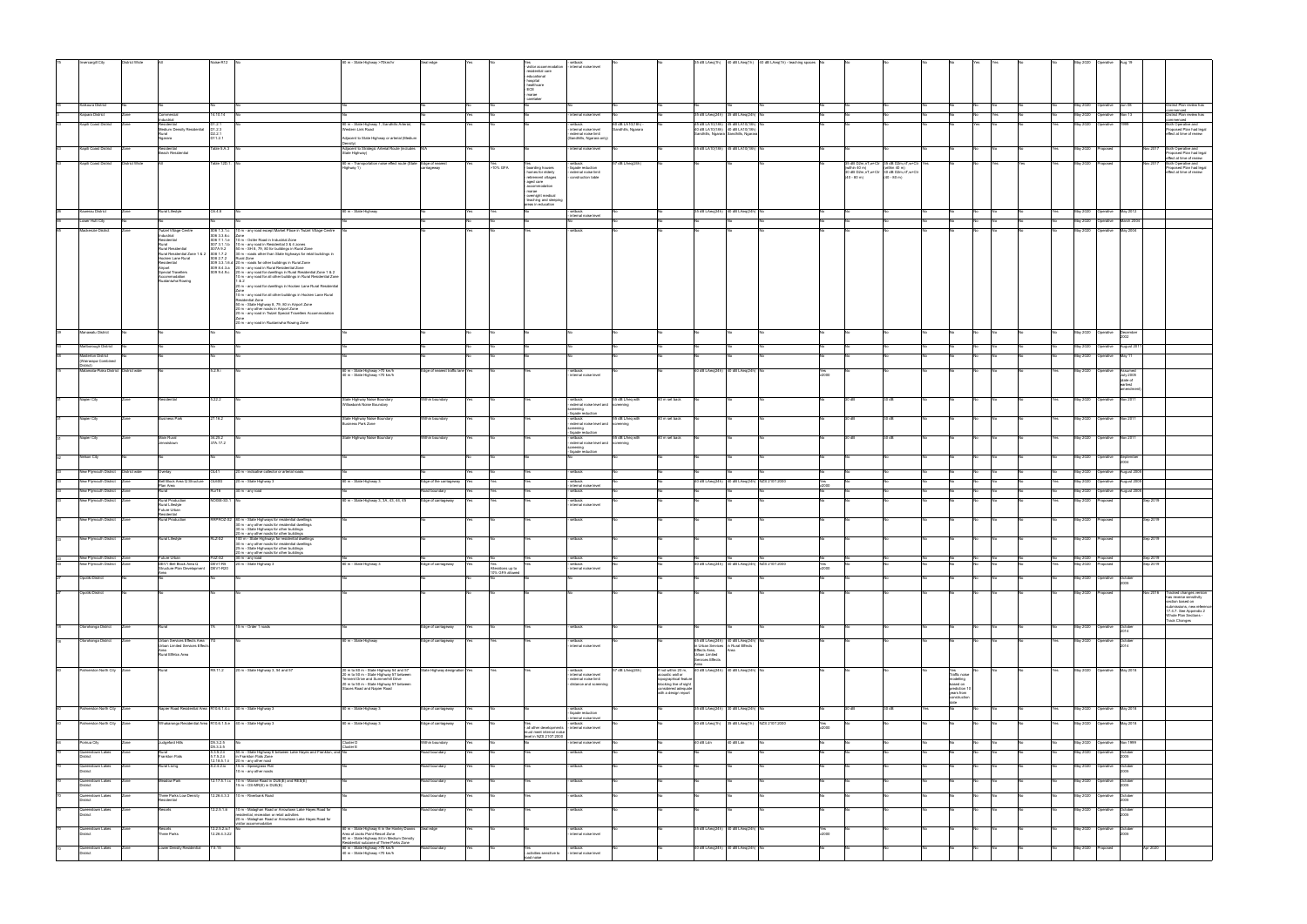| Queenstown Lakes<br>District                      |               | Medium Density Residential 8.5.2                                    | 9.5.11                                    |                                                                                                                             | 80 m - State Highway                                                        | Road boundary                          |     | res<br>- activities sensitive to                  | - setback<br>- internal noise level                                      |                |                                     | 40 dB LAeq(24h) 40 dB LAeq(24h) No                                                   |                                                        |                                                      |       |                        |  |                                     |                                                           |     | May 2020                    |                                                |                                                                                         |
|---------------------------------------------------|---------------|---------------------------------------------------------------------|-------------------------------------------|-----------------------------------------------------------------------------------------------------------------------------|-----------------------------------------------------------------------------|----------------------------------------|-----|---------------------------------------------------|--------------------------------------------------------------------------|----------------|-------------------------------------|--------------------------------------------------------------------------------------|--------------------------------------------------------|------------------------------------------------------|-------|------------------------|--|-------------------------------------|-----------------------------------------------------------|-----|-----------------------------|------------------------------------------------|-----------------------------------------------------------------------------------------|
| ueenstown Lakes                                   |               | <b>High Density Residential</b><br>Large Lot Residential            | 11.5.4                                    | 0 m - any road                                                                                                              |                                                                             | toad boundary                          |     | road noise                                        | setback                                                                  |                |                                     |                                                                                      |                                                        |                                                      |       |                        |  |                                     |                                                           |     | May 2020                    |                                                | Apr 2020                                                                                |
| <i>istrict</i><br>Queenstown Lakes                |               |                                                                     | 21.5.2                                    | 50 m - State Highway 6 between Lake Hayes and Shotover                                                                      |                                                                             | load boundary                          |     |                                                   | setback                                                                  |                |                                     |                                                                                      |                                                        |                                                      |       |                        |  |                                     |                                                           |     | May 2020                    |                                                | Apr 2020                                                                                |
| <b>District</b>                                   |               | Gibbston Character                                                  | 23.5.6                                    | 40 m - State Highway 6 >70 km/h                                                                                             |                                                                             |                                        |     |                                                   |                                                                          |                |                                     |                                                                                      |                                                        |                                                      |       |                        |  |                                     |                                                           |     |                             |                                                |                                                                                         |
| Queenstown Lakes                                  | Zone          | Rural Lifestyle                                                     | 22.5.5                                    | 20 m - any other road<br>20 m - any road in the Rural Lifestyle Zone                                                        |                                                                             | Road boundary                          |     |                                                   | setback                                                                  |                |                                     |                                                                                      |                                                        |                                                      |       |                        |  |                                     |                                                           |     | May 2020 Proposed           | Apr 2020                                       |                                                                                         |
|                                                   |               | tural Residential                                                   |                                           | 15 m - State Highways in Rural Residential Zone<br>10 m - all other roads in Rural Residential Zone                         |                                                                             |                                        |     |                                                   |                                                                          |                |                                     |                                                                                      |                                                        |                                                      |       |                        |  |                                     |                                                           |     |                             |                                                |                                                                                         |
| Queenstown Lakes                                  |               | Jacks Point Residential<br>Millbrook Residential                    | 41.5.1.10<br>42.5.2                       | 10 m - Malaghan Road or Arrowtown Lake Hayes Road                                                                           | 80 m - State Highway 6                                                      | Seal edge<br>Road boundary             |     |                                                   | setback<br>internal noise leve                                           |                |                                     | 35 dB LAeq(24h) 40 dB LAeq(24h                                                       |                                                        |                                                      |       |                        |  |                                     |                                                           |     | May 2020<br><b>May 2020</b> | Apr 2020<br>Proposed<br>Apr 2020               |                                                                                         |
| Queenstown Lakes<br>strict<br>Rangitikei District |               | Residential                                                         | B2.2.1.d                                  | 10 m - State Highway                                                                                                        |                                                                             |                                        |     |                                                   | setback<br>setback                                                       |                |                                     |                                                                                      |                                                        |                                                      |       |                        |  |                                     |                                                           |     | May 2020                    | roposed<br>Operative                           |                                                                                         |
|                                                   |               | Rural Living                                                        | B6.1.1.c<br>B7.1.1.c                      |                                                                                                                             |                                                                             |                                        |     |                                                   |                                                                          |                |                                     |                                                                                      |                                                        |                                                      |       |                        |  |                                     |                                                           |     |                             |                                                |                                                                                         |
| Rangitikei District                               |               | Education                                                           | B3.2.1.c                                  | 10 m - arterial road >80 km/h                                                                                               |                                                                             |                                        |     |                                                   | - setback                                                                |                |                                     |                                                                                      |                                                        |                                                      |       |                        |  |                                     |                                                           |     | May 2020                    | Operative<br>Novembe<br>2013                   |                                                                                         |
| <b>Rotorua District</b>                           | Zone          | Rural                                                               | RU3.3.1                                   | 10 m - local and collector roads                                                                                            |                                                                             | Front boundary adjoining Yes           |     |                                                   | setback                                                                  |                |                                     |                                                                                      |                                                        |                                                      |       |                        |  | No                                  |                                                           |     |                             | May 2020 Operative Jul 2016                    |                                                                                         |
| Rotorua District                                  | Zone          | Residential                                                         | Appendix                                  | 30 m - other roads                                                                                                          | 80 m - State Highway >70 km/h                                               | Edge of nearest                        |     |                                                   | - setback                                                                | 5 dB LAeq(24h) |                                     | 50 m and screening 40 dB LAeq(24h) if 40 dB LAeq(24h)                                |                                                        |                                                      |       |                        |  | No                                  |                                                           | Yes |                             | May 2020 Operative Jul 2016                    |                                                                                         |
|                                                   |               | City Centre 1<br>City Centre 3                                      | A11.6.3.1                                 |                                                                                                                             | 40 m - State Highway <70 km/h                                               | arriageway:                            |     | - any other noise senstive - internal noise level | - specified glazing and                                                  |                |                                     | cking line of sight natural ventilation if natural<br>35 dB LAeq(30s) if ventilation |                                                        |                                                      |       |                        |  |                                     |                                                           |     |                             |                                                |                                                                                         |
|                                                   |               | Commercial 1-6<br>Rural                                             |                                           |                                                                                                                             |                                                                             |                                        |     |                                                   | ventilation system<br>- external noise level<br>- distance and screening |                |                                     | mechanical<br>ventilation                                                            | 40 dB LAeq(30s)<br>in largest<br>habitable room        |                                                      |       |                        |  |                                     |                                                           |     |                             |                                                |                                                                                         |
|                                                   |               |                                                                     |                                           |                                                                                                                             |                                                                             |                                        |     |                                                   |                                                                          |                |                                     |                                                                                      | and 35 dB<br>LAeq(30s) in oth                          |                                                      |       |                        |  |                                     |                                                           |     |                             |                                                |                                                                                         |
|                                                   |               |                                                                     |                                           |                                                                                                                             |                                                                             |                                        |     |                                                   |                                                                          |                |                                     |                                                                                      | habitable rooms if<br>mechanical                       |                                                      |       |                        |  |                                     |                                                           |     |                             |                                                |                                                                                         |
|                                                   |               |                                                                     |                                           |                                                                                                                             |                                                                             |                                        |     |                                                   |                                                                          |                |                                     |                                                                                      | ventilation                                            |                                                      |       |                        |  |                                     |                                                           |     |                             |                                                |                                                                                         |
| Ruapehu District                                  | Zone          | Rural                                                               | RU3.3.1                                   | 10 m - local and collector roads<br>30 m - other road                                                                       |                                                                             | Front boundary adjoining Yes           |     |                                                   | - setback                                                                |                |                                     |                                                                                      |                                                        |                                                      |       |                        |  | No                                  |                                                           |     |                             | May 2020 Operative October<br>2013<br>May 2016 |                                                                                         |
| Selwyn District                                   |               | Living Zones except for Living Township<br>Zone 3 at Rolleston, ODP | CA.9.3                                    | 40 m - State Highway >70 km/h                                                                                               | 100 m - State Highway >70 km/h                                              | Seal edge                              |     |                                                   | - setback<br>internal noise level                                        |                |                                     | 35 dB LAeq(24h) 40 dB LAeq(24h)                                                      |                                                        |                                                      |       |                        |  |                                     |                                                           |     | May 2020 Operative          |                                                |                                                                                         |
|                                                   |               | Area 3, ODP Area 8, Living<br>Zone 2A in Darfield                   | Township<br>C.4.9.4                       |                                                                                                                             |                                                                             |                                        |     |                                                   |                                                                          |                |                                     |                                                                                      |                                                        |                                                      |       |                        |  |                                     |                                                           |     |                             |                                                |                                                                                         |
| elwyn District                                    |               | Living Zone 2A in Darfield                                          | ľownship                                  | 10 m - State Highway                                                                                                        | 80 m - State Highway >70 km/h                                               | seal edge                              |     |                                                   | setback                                                                  |                |                                     | NZS2107:2000                                                                         | NZS2107:2000                                           | Yes                                                  |       |                        |  | No.                                 |                                                           |     |                             | May 2020  Operative  May 2016                  |                                                                                         |
|                                                   |               |                                                                     | C4.9.5<br>Township<br>C.4.9.6             |                                                                                                                             |                                                                             |                                        |     |                                                   | - internal noise level                                                   |                |                                     |                                                                                      |                                                        | v2000                                                |       |                        |  |                                     |                                                           |     |                             |                                                |                                                                                         |
| Selwyn District                                   | Zone          | rebbletor                                                           | Township<br>C4.9.10                       | 10 m - Trices Road in Living 1A<br>20 m - any road in Living 3 (Hamptons Road)                                              | 80 m - State Highway >70 km/h                                               | Seal edge                              |     |                                                   | - setback                                                                |                |                                     |                                                                                      |                                                        |                                                      |       |                        |  |                                     |                                                           |     |                             | May 2020 Operative May 2016                    |                                                                                         |
|                                                   |               |                                                                     | Township<br>C4.9.17                       | 15 m - any road in Living 3 (Trents Road and Shands Road)                                                                   |                                                                             |                                        |     |                                                   |                                                                          |                |                                     |                                                                                      |                                                        |                                                      |       |                        |  |                                     |                                                           |     |                             |                                                |                                                                                         |
|                                                   |               |                                                                     | Township<br>C4.9.18                       |                                                                                                                             |                                                                             |                                        |     |                                                   |                                                                          |                |                                     |                                                                                      |                                                        |                                                      |       |                        |  |                                     |                                                           |     |                             |                                                |                                                                                         |
| Selwyn District                                   |               | Living 3<br>Rural Residential                                       | Township<br>C4.9.19                       | 5 m - any road outlined in ODP with acoustic barriers in place                                                              |                                                                             | <b>Road boundary</b>                   |     |                                                   | setback and screening                                                    |                |                                     |                                                                                      |                                                        |                                                      |       |                        |  | <b>No</b>                           |                                                           |     |                             | May 2020 Operative May 2016                    |                                                                                         |
| Selwyn District                                   |               | Areas indicated in Appendix<br>20 and Appendix 20A                  | Township<br>C4.9.20                       | 40 m - State Highway 73<br>10 m - any other road                                                                            |                                                                             | Road boundary                          |     |                                                   | setback                                                                  |                |                                     |                                                                                      |                                                        |                                                      |       |                        |  |                                     |                                                           |     | May 2020 Operative          | May 2016                                       |                                                                                         |
|                                                   |               |                                                                     | Township<br>C4.9.21                       |                                                                                                                             |                                                                             |                                        |     |                                                   |                                                                          |                |                                     |                                                                                      |                                                        |                                                      |       |                        |  |                                     |                                                           |     |                             |                                                |                                                                                         |
| Selwyn District                                   |               | Rolleston ODP Area 3<br>Rolleston ODP Area 8                        | Township<br>C4.9.35<br>Township           | 40 m - State Highway 1                                                                                                      | 100 m - State Highway 1                                                     | Road boundary                          |     |                                                   | setback<br>- internal noise level                                        |                |                                     | NZS2107:2000                                                                         | NZS2107:2000                                           | Yes<br>V2000                                         |       |                        |  |                                     |                                                           |     |                             | May 2020  Operative  May 2016                  |                                                                                         |
|                                                   |               |                                                                     | C4.9.36                                   |                                                                                                                             |                                                                             |                                        |     |                                                   |                                                                          |                |                                     |                                                                                      |                                                        |                                                      |       |                        |  |                                     |                                                           |     |                             |                                                |                                                                                         |
| Selwyn District                                   | Zone          | Rolleston Living Zone 3                                             | Township<br>C4.9.37                       | 15 m - any road                                                                                                             |                                                                             | Road boundary                          |     |                                                   | setback                                                                  |                |                                     |                                                                                      |                                                        |                                                      |       |                        |  |                                     |                                                           |     |                             | May 2020 Operative May 2016                    |                                                                                         |
| Selwyn District                                   | Zone          | Rolleston Living Zone 3                                             | Township<br>C4.9.38                       | 80 m - State Highway 1                                                                                                      |                                                                             | Road boundary                          |     |                                                   | setback                                                                  |                |                                     |                                                                                      |                                                        |                                                      |       |                        |  | No                                  |                                                           |     |                             | May 2020 Operative May 2016                    |                                                                                         |
| Selwyn District                                   |               | Living 3 Rural Residential                                          | ľownship<br>C4.9.42                       | 40 m - State Highway<br>20 m - any other road                                                                               |                                                                             | Road boundary                          |     |                                                   | setback                                                                  |                |                                     |                                                                                      |                                                        |                                                      |       |                        |  |                                     |                                                           |     | May 2020                    | Operative<br>May 2016                          |                                                                                         |
| Selwyn District                                   |               | Business                                                            | ownship<br>C16.7.2                        | 10 m - Rolleston Drive in Precinct 3<br>10 m - any road in Business 2A or Business 3                                        |                                                                             | Road boundary                          |     |                                                   | setback                                                                  |                |                                     |                                                                                      |                                                        |                                                      |       |                        |  |                                     |                                                           |     | May 2020                    | Operative<br>May 2016                          |                                                                                         |
| Selwyn District<br>outhland District              |               | Rural<br>Rural                                                      |                                           | Rural 20 m - arterial or strategic roads<br>C3.13.1.1 10 m - any other road<br>RURAL.1.1.2. 20 m - State Highway >80 km/h   |                                                                             | Road boundary<br>Edge of highway       |     |                                                   | setback<br>setback                                                       |                |                                     |                                                                                      |                                                        |                                                      |       |                        |  |                                     |                                                           |     | May 2020<br>May 2020        | May 2016<br>Operative<br>Operative<br>January  |                                                                                         |
|                                                   |               |                                                                     |                                           |                                                                                                                             |                                                                             |                                        |     |                                                   |                                                                          |                |                                     |                                                                                      |                                                        |                                                      |       |                        |  |                                     |                                                           |     |                             |                                                |                                                                                         |
| Southland District                                | Zone          | Rural<br>Urban                                                      | RURAL.1.1.2. No                           |                                                                                                                             | 80 m - State Highway >70 km/h<br>40 m - State Highway <70 km/h              | Edge of highway                        |     |                                                   | - setback<br>internal noise level                                        |                |                                     | 35 dB LAeq(24h) 40 dB LAeq(24h)                                                      |                                                        |                                                      |       |                        |  |                                     |                                                           |     |                             | May 2020 Operative January<br>2018             |                                                                                         |
|                                                   |               |                                                                     | URBAN.5.15                                |                                                                                                                             |                                                                             |                                        |     |                                                   |                                                                          |                |                                     |                                                                                      |                                                        |                                                      |       |                        |  |                                     |                                                           |     |                             |                                                |                                                                                         |
| South Taranaki District                           | Zone          |                                                                     | 3.2.2.1                                   | 20 m - State Highway<br>10 m - all other roads                                                                              |                                                                             | toad boundary                          |     | - home occupation and                             | setback                                                                  |                |                                     |                                                                                      |                                                        |                                                      |       |                        |  |                                     |                                                           |     | <b>May 2020</b>             | roposed                                        | Aug 2015<br>Plan is almost fully<br>operative, except for certa                         |
|                                                   |               |                                                                     |                                           |                                                                                                                             |                                                                             |                                        |     | other sensitive activities                        |                                                                          |                |                                     |                                                                                      |                                                        |                                                      |       |                        |  |                                     |                                                           |     |                             |                                                | areas under appeal                                                                      |
| South Taranaki District                           | Zone          | Rural<br>Township                                                   | 11.2.2.3.i                                |                                                                                                                             | 80 m - State Highway >70 km/h                                               | learest painted edge of<br>carriageway |     | - habitable room in a<br>building containing      | setbacl<br>- internal noise level                                        |                |                                     | 40 dB LAeq(24h) 40 dB LAeq(24h)                                                      |                                                        |                                                      |       |                        |  |                                     |                                                           |     | May 2020                    |                                                | Aug 2015<br>Plan is almost fully<br>operative, except for certain<br>areas under appeal |
|                                                   |               |                                                                     |                                           |                                                                                                                             |                                                                             |                                        |     | activities sensitive to                           |                                                                          |                |                                     |                                                                                      |                                                        |                                                      |       |                        |  |                                     |                                                           |     |                             |                                                |                                                                                         |
| South Taranaki District Zone                      |               | Residential                                                         | 11.2.3.2                                  |                                                                                                                             | 40 m - State Highway 3 or 45 >70 km/h                                       | Nearest painted edge of<br>carriageway |     | - habitable room in a                             | setback<br>- internal noise level                                        |                |                                     | 40 dB LAeq(24h) 40 dB LAeq(24h)                                                      |                                                        |                                                      |       |                        |  |                                     |                                                           |     | May 2020                    | Aug 2015                                       | Plan is almost fully<br>operative, except for certain                                   |
|                                                   |               |                                                                     |                                           |                                                                                                                             |                                                                             |                                        |     | building containing<br>activities sensitive to    |                                                                          |                |                                     |                                                                                      |                                                        |                                                      |       |                        |  |                                     |                                                           |     |                             |                                                | areas under appeal                                                                      |
| South Waikato District   District wide            |               |                                                                     | 15.3.3                                    |                                                                                                                             | Noise control boundaries                                                    | Nearest painted edge of                |     | noise                                             | setback                                                                  |                |                                     | Residential 35 dB Residential 40 dB N                                                |                                                        | Yes<br>v2000                                         |       |                        |  | Yes                                 |                                                           |     |                             | May 2020 Operative July 2015                   |                                                                                         |
|                                                   |               |                                                                     |                                           |                                                                                                                             | 80 m - State Highway 100 km/h<br>80 m - land that is subject to a Notice of | arriageway<br>Edge of designation      |     |                                                   | - internal noise level                                                   |                |                                     | LAeq(24h)<br>Travellers                                                              | LAeq(24h)<br>Places of                                 |                                                      |       |                        |  | If dwelling,<br>ccupancy o          |                                                           |     |                             |                                                |                                                                                         |
|                                                   |               |                                                                     |                                           |                                                                                                                             | Requirement for a State Highway                                             |                                        |     |                                                   |                                                                          |                |                                     | accommodation 35 assembly.<br>dB LAeq(24h)                                           | education and<br>childcare facilities,                 |                                                      |       |                        |  | habitable<br>space is<br>located in |                                                           |     |                             |                                                |                                                                                         |
|                                                   |               |                                                                     |                                           |                                                                                                                             |                                                                             |                                        |     |                                                   |                                                                          |                |                                     |                                                                                      | health and<br>veterinary service                       |                                                      |       |                        |  | zones other<br>than rural and       |                                                           |     |                             |                                                |                                                                                         |
|                                                   |               |                                                                     |                                           |                                                                                                                             |                                                                             |                                        |     |                                                   |                                                                          |                |                                     |                                                                                      | 35 dB LAeq(24h)<br>Educational                         |                                                      |       |                        |  | residential                         |                                                           |     |                             |                                                |                                                                                         |
|                                                   |               |                                                                     |                                           |                                                                                                                             |                                                                             |                                        |     |                                                   |                                                                          |                |                                     |                                                                                      | uildings<br>(teaching spaces                           |                                                      |       |                        |  |                                     |                                                           |     |                             |                                                |                                                                                         |
|                                                   |               |                                                                     |                                           |                                                                                                                             |                                                                             |                                        |     |                                                   |                                                                          |                |                                     |                                                                                      | 35 dB LAeq(24h)<br>Office buildings<br>(general office |                                                      |       |                        |  |                                     |                                                           |     |                             |                                                |                                                                                         |
|                                                   |               |                                                                     |                                           |                                                                                                                             |                                                                             |                                        |     |                                                   |                                                                          |                |                                     |                                                                                      | space) 40 dB<br>LAeq(24h)                              |                                                      |       |                        |  |                                     |                                                           |     |                             |                                                |                                                                                         |
|                                                   |               |                                                                     |                                           |                                                                                                                             |                                                                             |                                        |     |                                                   |                                                                          |                |                                     |                                                                                      |                                                        |                                                      |       |                        |  |                                     |                                                           |     |                             |                                                |                                                                                         |
| South Wairarapa Distric<br>(Wairarapa Combined    |               |                                                                     |                                           |                                                                                                                             |                                                                             |                                        |     |                                                   |                                                                          |                |                                     |                                                                                      |                                                        |                                                      |       |                        |  |                                     |                                                           |     | May 2020 Operative          | May 11                                         |                                                                                         |
| )istrict)<br><b>Stratford District</b>            | District wide |                                                                     | B2.1.7.a                                  | 15 m - indicative roads                                                                                                     |                                                                             | Edge of road                           |     |                                                   | setback                                                                  |                |                                     |                                                                                      |                                                        |                                                      |       |                        |  | <b>No</b>                           |                                                           |     |                             | May 2020 Operative February                    |                                                                                         |
|                                                   |               |                                                                     |                                           |                                                                                                                             |                                                                             |                                        |     |                                                   |                                                                          |                |                                     |                                                                                      |                                                        |                                                      |       |                        |  |                                     |                                                           |     |                             | 2014                                           |                                                                                         |
| <b>Stratford District</b>                         |               | Rural<br>Rural Residential                                          | 32.1.7.c                                  | 10 m - any road                                                                                                             |                                                                             | Edge of road                           |     |                                                   | - setback                                                                |                |                                     |                                                                                      |                                                        |                                                      |       |                        |  | <b>No</b>                           |                                                           |     | May 2020                    | Operative<br>February<br>2014                  |                                                                                         |
| ararua District                                   |               |                                                                     |                                           |                                                                                                                             |                                                                             |                                        |     |                                                   |                                                                          |                |                                     |                                                                                      |                                                        |                                                      |       |                        |  | No                                  |                                                           |     |                             | May 2020 Operative August 2019                 |                                                                                         |
| asman District                                    |               | ≺esidentia                                                          | 1.3.1(b)                                  | 10 m - indicative road within Richmond West, Richmond South, 60 m - Designation 127 (proposed Hope                          |                                                                             | Road boundary                          |     |                                                   | setback                                                                  |                |                                     | 0 dB LAeq                                                                            |                                                        | 35 dB LAeq living 45 dB LAeq apartment common<br>Yes |       |                        |  | No.                                 |                                                           |     | May 2020                    | Operative<br>November<br>2008                  |                                                                                         |
|                                                   |               | Industrial<br>Mixed Business Use<br>Rural                           | 17.1.3.1(c)<br>17.1.3.1(q)<br>17.3.3.1(a) | Richmond East, or Motueka West development areas<br>15 m - Queen Victoria Street between Pah Street and<br>Whakarewa Street | Bypass)                                                                     |                                        |     |                                                   | - internal noise level                                                   |                |                                     |                                                                                      | areas and work areas<br>reas                           | V2016                                                |       |                        |  |                                     |                                                           |     |                             |                                                |                                                                                         |
|                                                   |               | Rural Residential                                                   | 17.3.3.1(e)<br>17.4.3.1(k)                | 10 m - indicative roads or any other roads in Mixed Business                                                                |                                                                             |                                        |     |                                                   |                                                                          |                |                                     |                                                                                      |                                                        |                                                      |       |                        |  |                                     |                                                           |     |                             |                                                |                                                                                         |
|                                                   |               |                                                                     | 17.5.3.1(h)<br>17.6.3.1(j)                | 10 m - any road in Industiral, Rural, Rural 1, Rural 2, Rural 3,<br>Rural Residential, Papakainga                           |                                                                             |                                        |     |                                                   |                                                                          |                |                                     |                                                                                      |                                                        |                                                      |       |                        |  |                                     |                                                           |     |                             |                                                |                                                                                         |
|                                                   |               |                                                                     | 17.7.3.1(f)<br>17.8.3.1(g)                |                                                                                                                             |                                                                             |                                        |     |                                                   |                                                                          |                |                                     |                                                                                      |                                                        |                                                      |       |                        |  |                                     |                                                           |     |                             |                                                |                                                                                         |
| aupo District                                     | Zone          |                                                                     | 17.13.2.1(c)<br>4a.1.4                    | 10 m - any road in Low Density Residential, or High Density                                                                 |                                                                             | Road boundary                          | 'es |                                                   | - setback                                                                |                |                                     |                                                                                      |                                                        |                                                      |       |                        |  | No                                  |                                                           |     |                             | May 2020 Operative October                     |                                                                                         |
|                                                   |               | Residential<br>Rural<br>Industrial                                  | 4b.1.3<br>4h.1.3                          | Residential if located on Lake Terrace<br>25 m - any road in Rural                                                          |                                                                             |                                        |     |                                                   |                                                                          |                |                                     |                                                                                      |                                                        |                                                      |       |                        |  |                                     |                                                           |     |                             |                                                |                                                                                         |
|                                                   |               | Rural                                                               | 4.E.2.5                                   | 15 m - Centennial Drive, Napier Road, and East Taupo Arterial<br>(State Highway 1) in Industrial<br>10 m - any road         | NZTA Effects Area                                                           |                                        |     |                                                   | internal noise leve                                                      | 5 dB LAeq(24h) |                                     | 40 dB LAeq(24h) if 40 dB LAeq(24h                                                    |                                                        |                                                      |       |                        |  |                                     |                                                           |     | May 2020                    | Operative                                      |                                                                                         |
| 'auranga City                                     |               |                                                                     | 16.A.8.3                                  |                                                                                                                             |                                                                             | toad boundary                          |     |                                                   | - acoustic design<br>certificate                                         |                | 50 m and line of<br>sight screening | natural ventilation if natural<br>35 dB LAeq(30s) if ventilation                     |                                                        |                                                      |       |                        |  |                                     | 15 ACH in largest<br>habitable room and<br>5 ACH in other |     |                             | Septemb<br>2018                                |                                                                                         |
|                                                   |               |                                                                     |                                           |                                                                                                                             |                                                                             |                                        |     |                                                   | - upraded glazing and<br>mechanical ventilation                          |                |                                     | mechanical<br>entilation                                                             | 40 dB LAeq(30s)<br>in largest                          |                                                      |       |                        |  |                                     | habitable spaces                                          |     |                             |                                                |                                                                                         |
|                                                   |               |                                                                     |                                           |                                                                                                                             |                                                                             |                                        |     |                                                   |                                                                          |                |                                     |                                                                                      | habitable room<br>and 35 dB                            |                                                      |       |                        |  |                                     |                                                           |     |                             |                                                |                                                                                         |
|                                                   |               |                                                                     |                                           |                                                                                                                             |                                                                             |                                        |     |                                                   |                                                                          |                |                                     |                                                                                      | LAeg(30s) in other<br>habitable rooms if               |                                                      |       |                        |  |                                     |                                                           |     |                             |                                                |                                                                                         |
|                                                   |               |                                                                     |                                           |                                                                                                                             |                                                                             |                                        |     |                                                   |                                                                          |                |                                     |                                                                                      | mechanical<br>ventilation                              |                                                      |       |                        |  |                                     |                                                           |     |                             |                                                |                                                                                         |
| hames-Coromandel                                  |               |                                                                     |                                           |                                                                                                                             |                                                                             |                                        |     |                                                   |                                                                          |                |                                     |                                                                                      |                                                        |                                                      |       |                        |  |                                     |                                                           |     |                             | May 2020 Operative Apr 2010                    |                                                                                         |
| hames-Coromande                                   |               |                                                                     |                                           |                                                                                                                             |                                                                             |                                        |     |                                                   |                                                                          |                |                                     |                                                                                      |                                                        |                                                      |       |                        |  | No                                  |                                                           |     | May 2020                    | Proposed                                       | Apr 2016                                                                                |
| 'imaru District                                   |               |                                                                     |                                           | 0 m - any road                                                                                                              |                                                                             |                                        |     |                                                   |                                                                          |                |                                     |                                                                                      |                                                        |                                                      |       |                        |  |                                     |                                                           |     |                             | May 2020  Operative  March 2005                |                                                                                         |
| Upper Hutt City                                   |               | Wallaceville Structure Plan 18.16A                                  |                                           |                                                                                                                             | Dweillings within 20 m of Alexander Road                                    | Road boundary                          |     |                                                   | - setback                                                                |                |                                     |                                                                                      |                                                        |                                                      |       |                        |  | No                                  | 7.5 L/s per person<br>in bedrooms and                     |     | May 2020 Operative          |                                                | Not sure what month it<br>became operative                                              |
| Upper Hutt City                                   | Zone          | Wallaceville Structure Plan 18.16B                                  |                                           |                                                                                                                             | Within 12 m of Alexander Road                                               | Road boundary                          | 'es |                                                   | setback                                                                  |                |                                     |                                                                                      |                                                        |                                                      | 35 dB | 35 dB studies only Yes |  | No                                  | studies                                                   | Yes |                             | May 2020 Operative 2004                        | Not sure what month it                                                                  |
|                                                   |               |                                                                     |                                           |                                                                                                                             |                                                                             |                                        |     |                                                   | - approved constructions<br>acoustic design                              |                |                                     |                                                                                      |                                                        |                                                      |       |                        |  |                                     |                                                           |     |                             |                                                | became operative                                                                        |
|                                                   |               |                                                                     |                                           |                                                                                                                             |                                                                             |                                        |     |                                                   | certificate                                                              |                |                                     |                                                                                      |                                                        |                                                      |       |                        |  |                                     |                                                           |     |                             |                                                |                                                                                         |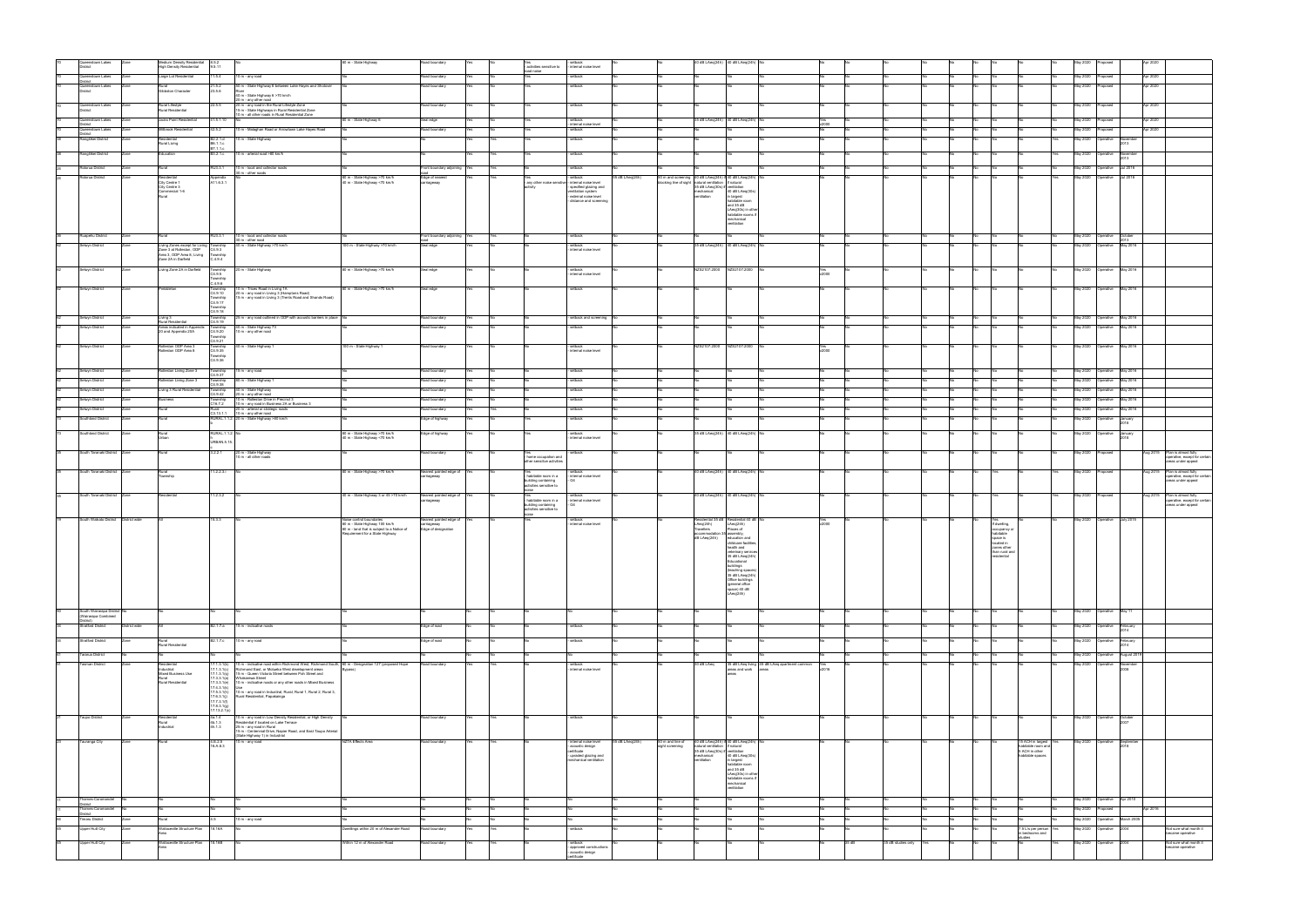|    | Waikato Distric                        |      |                                            | 1.49A                    | 35 m - Waikato Expressway                                                                                   |                                                                                  | Designation or road                     |                                            |                                                     | setback                                        |    |                                    |                                    |                                                                                            |  |    |                            |     |    |     | May 2020        | perative                     | Mar 13           |                 | Proposed plan notified Nov                                                        |
|----|----------------------------------------|------|--------------------------------------------|--------------------------|-------------------------------------------------------------------------------------------------------------|----------------------------------------------------------------------------------|-----------------------------------------|--------------------------------------------|-----------------------------------------------------|------------------------------------------------|----|------------------------------------|------------------------------------|--------------------------------------------------------------------------------------------|--|----|----------------------------|-----|----|-----|-----------------|------------------------------|------------------|-----------------|-----------------------------------------------------------------------------------|
|    |                                        |      |                                            |                          | 15 m - State Highways                                                                                       |                                                                                  | oundary                                 |                                            |                                                     |                                                |    |                                    |                                    |                                                                                            |  |    |                            |     |    |     |                 |                              |                  |                 |                                                                                   |
|    | Waikato District                       | Zone | pnivi.                                     | 1.49B                    |                                                                                                             | 35 m - Waikato Expressway<br>15 m - State Highways                               | Designation or road<br>undary           |                                            |                                                     | - setback<br>internal noise level              |    |                                    |                                    | 35 dB LAeq(24h) 40 dB LAeq(24h) 35 dB LAeq(24h) - bedrooms in<br>avellers accomodation etc |  |    |                            |     |    |     | May 2020        | Operative                    | Mar 13           |                 | Proposed plan notified Nov                                                        |
|    |                                        |      |                                            |                          |                                                                                                             |                                                                                  |                                         |                                            |                                                     |                                                |    |                                    |                                    | 35 dB LAeq(24h) - teaching spaces                                                          |  |    |                            |     |    |     |                 |                              |                  |                 |                                                                                   |
|    |                                        |      |                                            |                          |                                                                                                             |                                                                                  |                                         |                                            |                                                     |                                                |    |                                    |                                    | 35 dB LAeg(24h) - hospital wards<br>40 dB LAeq(24h) - other hospital                       |  |    |                            |     |    |     |                 |                              |                  |                 |                                                                                   |
|    |                                        |      |                                            |                          |                                                                                                             |                                                                                  |                                         |                                            |                                                     |                                                |    |                                    |                                    |                                                                                            |  |    |                            |     |    |     |                 |                              |                  |                 |                                                                                   |
|    | Waikato Distric                        |      | usiness                                    | 23.47                    | 25 m - Waikato Expressway<br>15 m - State Highways                                                          |                                                                                  | Designation or road<br>oundary          |                                            |                                                     | setback                                        |    |                                    |                                    |                                                                                            |  |    |                            |     |    |     | May 2020        | Operative                    | Mar 13           |                 | oposed plan notified Nov                                                          |
|    | <b>Waikato District</b>                | 7one | ndustrial                                  | 24.45                    | 25 m - Waikato Expressway                                                                                   |                                                                                  | Designation or road                     |                                            |                                                     | setback                                        |    |                                    |                                    |                                                                                            |  |    |                            |     |    |     | May 2020        | Operative                    | Mar 13           |                 | Proposed plan notified Nov                                                        |
|    | <b>Waikato District</b>                |      | Rural                                      | 25.53                    | 10 m - State Highways<br>25 m - Waikato Expressway                                                          |                                                                                  | oundary<br>besignation or road          |                                            |                                                     | setback                                        |    |                                    |                                    |                                                                                            |  |    |                            |     |    |     | May 2020        | Operative                    | Mar 13           |                 | Proposed plan notified Nov                                                        |
|    |                                        |      |                                            |                          | 15 m - State Highways                                                                                       |                                                                                  | oundary                                 |                                            |                                                     |                                                |    |                                    |                                    |                                                                                            |  |    |                            |     |    |     |                 |                              |                  |                 |                                                                                   |
|    | Waikato District                       |      | Coastal                                    | 6.49                     | 15 m - State Highways                                                                                       |                                                                                  |                                         |                                            |                                                     | setback                                        |    |                                    |                                    |                                                                                            |  |    |                            |     |    |     | May 2020        | Operative                    | Mar 13           |                 | Proposed plan notified Nov                                                        |
|    | Vaikato District                       |      | Country Living                             | 7.49A                    | 35 m - Waikato Expressway                                                                                   |                                                                                  | Designation or road                     |                                            |                                                     | setback                                        |    |                                    |                                    |                                                                                            |  |    |                            |     |    |     | May 2020        | perative                     | Mar 13           |                 | Proposed plan notified Nov                                                        |
|    | Vaikato District                       |      | dential                                    |                          | 15 m - State Highways<br>13 m - Indicative road                                                             |                                                                                  | undarv<br>Centre line, road boundary Ye |                                            |                                                     |                                                |    | 40 dB LAeq                         | 40 dB LAeq                         | 40 dB LAeq                                                                                 |  |    |                            |     |    |     | May 2020        | posed                        |                  | Jul 2018        |                                                                                   |
|    |                                        |      |                                            | 16391                    | 15 m - National route or regional arterial                                                                  |                                                                                  | or designated boundary                  |                                            |                                                     | setback<br>- internal noise level              |    |                                    |                                    |                                                                                            |  |    |                            |     |    |     |                 |                              |                  |                 |                                                                                   |
|    |                                        |      |                                            | 16.3.9.2                 | 25 m - Waikato Expressway                                                                                   |                                                                                  |                                         |                                            |                                                     | (Multi-Unit Developmen                         |    |                                    |                                    |                                                                                            |  |    |                            |     |    |     |                 |                              |                  |                 |                                                                                   |
|    | <b>Waikato District</b>                |      | usiness                                    | 17.1.3                   |                                                                                                             |                                                                                  |                                         |                                            |                                                     | - internal noise level                         |    | 40 dB LAeq                         | 40 dB LAeq                         | 40 dB LAeq                                                                                 |  |    |                            |     |    |     | May 2020        |                              |                  | Jul 2018        |                                                                                   |
|    | <b>Waikato District</b>                |      | <b>Business Town Centre</b>                | 17.3.6<br>18.1.3         |                                                                                                             |                                                                                  |                                         |                                            |                                                     | - internal noise level                         |    |                                    |                                    |                                                                                            |  |    |                            |     |    |     |                 | oposed                       |                  |                 |                                                                                   |
|    |                                        |      |                                            | 8.3.8                    |                                                                                                             |                                                                                  |                                         |                                            |                                                     |                                                |    | 40 dB LAeq                         | 40 dB LAeq                         | 40 dB LAeq                                                                                 |  |    |                            |     |    |     | May 2020        |                              |                  | <b>Jul 2018</b> |                                                                                   |
|    | <b>Waikato District</b>                |      | Business Tamahere                          | 19.3.6                   | 20 m - Any road                                                                                             |                                                                                  | Road boundary                           |                                            |                                                     | setback                                        |    |                                    |                                    |                                                                                            |  |    |                            |     |    |     | May 2020        | posed                        |                  | <b>Jul 2018</b> |                                                                                   |
|    | <b>Waikato District</b>                |      | ndustrial                                  | 20.5.13                  | 15 m - State Highway                                                                                        |                                                                                  |                                         |                                            |                                                     | setback                                        |    | 35 dB LAeq                         | 40 dB LAeq                         |                                                                                            |  |    |                            |     |    |     | May 2020        | oposed                       |                  | <b>Jul 2018</b> |                                                                                   |
|    |                                        |      |                                            | 20.5.14                  |                                                                                                             |                                                                                  |                                         |                                            |                                                     | internal noise level<br>(Caretaker dwelling on |    |                                    |                                    |                                                                                            |  |    |                            |     |    |     |                 |                              |                  |                 |                                                                                   |
|    | <b>Waikato District</b>                | Zone | Industrial Heavy                           |                          |                                                                                                             |                                                                                  |                                         |                                            |                                                     |                                                |    |                                    |                                    |                                                                                            |  |    |                            |     |    |     | May 2020        | Proposed                     |                  | <b>Jul 2018</b> |                                                                                   |
|    | <b>Naikato District</b>                |      |                                            | 22.3.7.1                 | 17.5 m - Indicative road                                                                                    |                                                                                  | Centre line, road boundary Yo           |                                            |                                                     | setback                                        |    |                                    |                                    |                                                                                            |  |    |                            |     |    |     | May 2020        | oosed                        |                  | <b>Jul 2018</b> |                                                                                   |
|    |                                        |      |                                            | 22.3.7.2                 | 22 m - Indicative road<br>15 m - National route or regional arterial                                        |                                                                                  | or designated boundary                  |                                            |                                                     |                                                |    |                                    |                                    |                                                                                            |  |    |                            |     |    |     |                 |                              |                  |                 |                                                                                   |
|    |                                        |      |                                            |                          | 35 m - Waikato Expressway                                                                                   |                                                                                  |                                         |                                            |                                                     |                                                |    |                                    |                                    |                                                                                            |  |    |                            |     |    |     |                 |                              |                  |                 |                                                                                   |
|    | <b>Naikato District</b>                | Zone | Country Living                             | 23.3.7.1                 | 17.5 m - Indicative road                                                                                    |                                                                                  | Centre line, road boundary Yo           |                                            |                                                     | setback                                        |    |                                    |                                    |                                                                                            |  |    |                            |     |    |     | May 2020        | Proposed                     |                  | <b>Jul 2018</b> |                                                                                   |
|    |                                        |      |                                            | 23.3.7.2                 | 15 m - National route or regional arterial<br>35 m - Waikato Expressway                                     |                                                                                  | or designated boundary                  |                                            |                                                     |                                                |    |                                    |                                    |                                                                                            |  |    |                            |     |    |     |                 |                              |                  |                 |                                                                                   |
|    | Vaikato Distric                        |      | /illage                                    | 24.3.6.1                 | 13 m - Indicative road                                                                                      |                                                                                  | Centre line, road boundary              |                                            |                                                     | setback                                        |    |                                    |                                    |                                                                                            |  |    |                            |     |    |     | May 2020        |                              |                  | <b>Jul 2018</b> |                                                                                   |
|    |                                        |      |                                            |                          | 15 m - National route or regional arterial<br>25 m - Waikato Expressway                                     |                                                                                  | or designated boundary                  |                                            |                                                     |                                                |    |                                    |                                    |                                                                                            |  |    |                            |     |    |     |                 |                              |                  |                 |                                                                                   |
|    | <b>Waikato Distric</b>                 |      |                                            |                          |                                                                                                             |                                                                                  |                                         |                                            |                                                     |                                                |    |                                    |                                    |                                                                                            |  |    |                            |     |    |     | May 2020        |                              |                  | <b>Jul 2018</b> |                                                                                   |
|    | Vaikato Distric                        |      | lampton Downs Motor Spor                   |                          |                                                                                                             |                                                                                  |                                         |                                            |                                                     |                                                |    |                                    |                                    |                                                                                            |  |    |                            |     |    |     | May 2020        | posed                        |                  | <b>Jul 2018</b> |                                                                                   |
|    | <b>Waikato District</b>                |      | and Recreation<br>Te Kowhai Airpark        |                          | 15 m - State Highway                                                                                        |                                                                                  |                                         |                                            |                                                     | setback                                        |    |                                    |                                    |                                                                                            |  |    |                            |     |    |     | May 2020        | posed                        |                  | Jul 2018        |                                                                                   |
|    |                                        |      |                                            |                          |                                                                                                             |                                                                                  |                                         |                                            |                                                     |                                                |    |                                    |                                    |                                                                                            |  |    |                            |     |    |     |                 |                              |                  |                 |                                                                                   |
|    | Waikato District                       |      | Rangitahi Peninsula                        | 28.1.3                   | 13 m - Indicative road                                                                                      |                                                                                  | Centre line                             |                                            |                                                     | setback                                        |    |                                    |                                    |                                                                                            |  |    | No.                        |     |    |     | May 2020        | Proposed                     |                  | <b>Jul 2018</b> |                                                                                   |
|    | Waimakiriri District                   |      | Rural                                      | able 31.1                | 20 m - any road for dwellings in Rural Zone<br>10 m - any road for other buildings in Rural Zone            |                                                                                  |                                         |                                            |                                                     | setback                                        |    |                                    |                                    |                                                                                            |  |    |                            |     |    |     | May 2020        | Operative                    | <b>July 2019</b> |                 |                                                                                   |
|    |                                        |      | Residential 4A<br>Residential 6A           |                          | 15 m - any road in Rural Zone Maori Reserve 873                                                             |                                                                                  |                                         |                                            |                                                     |                                                |    |                                    |                                    |                                                                                            |  |    |                            |     |    |     |                 |                              |                  |                 |                                                                                   |
|    |                                        |      | <b>Business 2</b>                          |                          | 15 m - any road in Residential Zone 4A Bradleys Road and                                                    |                                                                                  |                                         |                                            |                                                     |                                                |    |                                    |                                    |                                                                                            |  |    |                            |     |    |     |                 |                              |                  |                 |                                                                                   |
|    |                                        |      | Business 3<br>Business 5                   |                          | Residential Zone 4A Mandeville Road - Tram Road<br>10 m - local roads in Residential Zone 4A Wards Road and |                                                                                  |                                         |                                            |                                                     |                                                |    |                                    |                                    |                                                                                            |  |    |                            |     |    |     |                 |                              |                  |                 |                                                                                   |
|    |                                        |      | Business 6                                 |                          | Residential Zone 4A Mill Road and Residential Zone 4A                                                       |                                                                                  |                                         |                                            |                                                     |                                                |    |                                    |                                    |                                                                                            |  |    |                            |     |    |     |                 |                              |                  |                 |                                                                                   |
|    |                                        |      |                                            |                          | Woodend Bach Road<br>15 m - Mill Road in Residential Zone 4A Mill Road                                      |                                                                                  |                                         |                                            |                                                     |                                                |    |                                    |                                    |                                                                                            |  |    |                            |     |    |     |                 |                              |                  |                 |                                                                                   |
|    |                                        |      |                                            |                          | 10 m - any road in Residential Zone 6A                                                                      |                                                                                  |                                         |                                            |                                                     |                                                |    |                                    |                                    |                                                                                            |  |    |                            |     |    |     |                 |                              |                  |                 |                                                                                   |
|    |                                        |      |                                            |                          | 10 m - strategic or arterial road in Business 2, Business 3,<br>Business 6                                  |                                                                                  |                                         |                                            |                                                     |                                                |    |                                    |                                    |                                                                                            |  |    |                            |     |    |     |                 |                              |                  |                 |                                                                                   |
|    |                                        |      |                                            |                          | 10 m - any other road in Business 2, Business 3, Business 5<br>and Business 6                               |                                                                                  |                                         |                                            |                                                     |                                                |    |                                    |                                    |                                                                                            |  |    |                            |     |    |     |                 |                              |                  |                 |                                                                                   |
|    |                                        |      |                                            |                          |                                                                                                             |                                                                                  |                                         |                                            |                                                     |                                                |    |                                    |                                    |                                                                                            |  |    |                            |     |    |     |                 |                              |                  |                 |                                                                                   |
|    | <b>Waimate District</b>                |      |                                            |                          |                                                                                                             |                                                                                  |                                         |                                            |                                                     |                                                |    |                                    |                                    |                                                                                            |  |    |                            |     |    |     | May 2020        | Operative                    | February<br>2014 |                 |                                                                                   |
|    |                                        |      |                                            |                          |                                                                                                             |                                                                                  |                                         |                                            |                                                     |                                                |    |                                    |                                    |                                                                                            |  |    |                            |     |    |     |                 |                              |                  |                 |                                                                                   |
|    | Waipa District                         |      | sidential                                  | 2.4.2.29                 |                                                                                                             | 40 m - State Highway 1, 1B, 3, 21, 39 <70 Edge of carriageway                    |                                         |                                            |                                                     | setback<br>internal noise level                |    | 40 dB LAeq(24h) 40 dB LAeq(24h)    |                                    |                                                                                            |  |    |                            |     |    |     | May 2020        | perative                     | November         |                 | Cannot find what date the                                                         |
|    |                                        |      |                                            |                          |                                                                                                             | 80 m - Stae Highway 1, 1B, 3, 21, 39 >70                                         |                                         |                                            |                                                     |                                                |    |                                    |                                    |                                                                                            |  |    |                            |     |    |     |                 |                              |                  |                 | plan became operative,<br>going off the earliest date                             |
|    |                                        |      |                                            |                          |                                                                                                             | 100 m - Waikato Expressway or any other                                          |                                         |                                            |                                                     |                                                |    |                                    |                                    |                                                                                            |  |    |                            |     |    |     |                 |                              |                  |                 | seen in any chapter                                                               |
|    |                                        |      |                                            |                          |                                                                                                             | State Highway<br>Cambridge North Road Noise Effects Area                         |                                         |                                            |                                                     |                                                |    |                                    |                                    |                                                                                            |  |    |                            |     |    |     |                 |                              |                  |                 |                                                                                   |
|    | <b>Waipa District</b>                  | Zone | Large Lot Residential                      | 3.4.2.1                  | 35 m - Walkato Expressway                                                                                   | 40 m - State Highway 1, 1B, 3, 21, 39 <70 Edge of carriageway                    |                                         | Yes                                        |                                                     | - setback                                      |    | 40 dB LAeq(24h) 40 dB LAeq(24h) No |                                    |                                                                                            |  |    |                            |     |    |     | May 2020        | Operative                    | Novembe          |                 | Cannot find what date the                                                         |
|    |                                        |      |                                            |                          | 15 m - strategic road                                                                                       |                                                                                  |                                         |                                            |                                                     | internal noise level                           |    |                                    |                                    |                                                                                            |  |    |                            |     |    |     |                 |                              |                  |                 | plan became operative,                                                            |
|    |                                        |      |                                            |                          | 10 m - all other roads                                                                                      | 80 m - Stae Highway 1, 1B, 3, 21, 39 >70                                         |                                         |                                            |                                                     |                                                |    |                                    |                                    |                                                                                            |  |    |                            |     |    |     |                 |                              |                  |                 | going off the earliest date<br>seen in any chapter                                |
|    |                                        |      |                                            |                          |                                                                                                             | 100 m - Waikato Expressway or any other                                          |                                         |                                            |                                                     |                                                |    |                                    |                                    |                                                                                            |  |    |                            |     |    |     |                 |                              |                  |                 |                                                                                   |
|    |                                        |      |                                            |                          |                                                                                                             | State Highway<br>Cambridge North Road Noise Effects Area                         |                                         |                                            |                                                     |                                                |    |                                    |                                    |                                                                                            |  |    |                            |     |    |     |                 |                              |                  |                 |                                                                                   |
|    | Waipa District                         |      |                                            | 4.4.2.1                  | 15 m - any road boundary for dwellings, and buildings less than N                                           |                                                                                  | Edge of road boundary                   |                                            |                                                     | setback                                        |    |                                    |                                    |                                                                                            |  |    |                            |     |    |     | May 2020        | Operative                    |                  |                 | Cannot find what date the                                                         |
|    |                                        |      |                                            |                          | 100 m2<br>30 m - any road boundary for buildings over 100 m2                                                |                                                                                  |                                         |                                            |                                                     |                                                |    |                                    |                                    |                                                                                            |  |    |                            |     |    |     |                 |                              | 2016             |                 | plan became operative,<br>going off the earliest date                             |
|    |                                        |      |                                            |                          | 35 m - Walkato Expressway                                                                                   |                                                                                  |                                         |                                            |                                                     |                                                |    |                                    |                                    |                                                                                            |  |    |                            |     |    |     |                 |                              |                  |                 | seen in any chapter                                                               |
|    |                                        |      |                                            |                          | 30 m - any other State Highway                                                                              |                                                                                  |                                         |                                            |                                                     |                                                |    |                                    |                                    |                                                                                            |  |    |                            |     |    |     |                 |                              |                  |                 |                                                                                   |
|    | Waipa District                         | Zone | Rural                                      | 4.4.2.26                 |                                                                                                             | 40 m - State Highway 1, 1B, 3, 21, 39 <70 Edge of carriageway                    |                                         |                                            |                                                     | - internal noise level                         |    | 40 dB LAeq(24h) 40 dB LAeq(24h) No |                                    |                                                                                            |  |    |                            |     |    |     |                 | May 2020 Operative           | November         |                 | Cannot find what date the<br>plan became operative,                               |
|    |                                        |      |                                            |                          |                                                                                                             | 80 m - Stae Highway 1, 1B, 3, 21, 39 >70                                         |                                         |                                            |                                                     |                                                |    |                                    |                                    |                                                                                            |  |    |                            |     |    |     |                 |                              |                  |                 | going off the earliest date                                                       |
|    |                                        |      |                                            |                          |                                                                                                             | 100 m - Waikato Expressway or any other                                          |                                         |                                            |                                                     |                                                |    |                                    |                                    |                                                                                            |  |    |                            |     |    |     |                 |                              |                  |                 | seen in any chapter                                                               |
|    |                                        |      |                                            |                          |                                                                                                             | State Highway                                                                    |                                         |                                            |                                                     |                                                |    |                                    |                                    |                                                                                            |  |    |                            |     |    |     |                 |                              |                  |                 |                                                                                   |
|    |                                        | Zone |                                            |                          |                                                                                                             | Cambridge North Road Noise Effects Area<br>40 m - Taotaoroa Road, Buckland Road, |                                         | Yes                                        | Yes                                                 |                                                |    |                                    |                                    |                                                                                            |  |    |                            |     |    |     |                 |                              |                  |                 |                                                                                   |
|    | Waipa District                         |      | Rural                                      | 4.4.2.27                 |                                                                                                             | Karapiro Road or Whitehall Road south of the                                     | Edge of road boundary                   |                                            |                                                     | internal noise level                           |    | 40 dB LAeq                         | 40 dB LAeq                         |                                                                                            |  |    |                            |     |    |     | May 2020        | Operative                    | November         |                 | Cannot find what date the<br>plan became operative,                               |
|    |                                        |      |                                            |                          |                                                                                                             | entrance to Whitehall Quarry                                                     |                                         |                                            |                                                     |                                                |    |                                    |                                    |                                                                                            |  |    |                            |     |    |     |                 |                              |                  |                 | going off the earliest date<br>seen in any chapter                                |
|    | Waipa District                         |      | ndustrial                                  | 7.4.2.1                  | 15 m - Raynes Road and Airport Road within Raynes Road                                                      |                                                                                  | Edge of road boundary                   |                                            |                                                     | setback                                        |    |                                    |                                    |                                                                                            |  |    |                            |     |    |     | May 2020        | Operative                    |                  |                 | Cannot find what date the                                                         |
|    |                                        |      |                                            |                          | ndustrial Zone<br>25 m - State Highway 1 within Bardowie Industrial Precinct                                |                                                                                  |                                         |                                            |                                                     |                                                |    |                                    |                                    |                                                                                            |  |    |                            |     |    |     |                 |                              |                  |                 | plan became operative,<br>going off the earliest date                             |
|    |                                        |      |                                            |                          |                                                                                                             |                                                                                  |                                         |                                            |                                                     |                                                |    |                                    |                                    |                                                                                            |  |    |                            |     |    |     |                 |                              |                  |                 | seen in any chapter                                                               |
| 29 | Wairoa District                        | No   |                                            |                          |                                                                                                             |                                                                                  |                                         |                                            | <b>No</b>                                           |                                                | No | No                                 | No                                 |                                                                                            |  | No | No<br>No                   | No. | No | No  |                 | May 2020 Operative June 2005 |                  |                 |                                                                                   |
|    | Wataki District                        | Zone | Rural Residential                          | 3.4.4                    | 15 m - any road                                                                                             |                                                                                  | Road boundary                           |                                            | Yes                                                 | - setback                                      |    |                                    |                                    |                                                                                            |  |    |                            |     |    |     | May 2020        | Operative                    | <b>May 2010</b>  |                 |                                                                                   |
|    |                                        |      |                                            |                          |                                                                                                             |                                                                                  |                                         |                                            |                                                     |                                                |    |                                    |                                    |                                                                                            |  |    |                            |     |    |     |                 |                              |                  |                 |                                                                                   |
|    | Vataki District                        |      | Rural                                      | 4.4.3                    | 20 m - State Highway<br>15 m - any other road                                                               |                                                                                  | Road boundary                           |                                            |                                                     | setback                                        |    |                                    |                                    |                                                                                            |  |    |                            |     |    |     | May 2020        | Operative                    | May 2010         |                 |                                                                                   |
|    | <b>Nataki District</b>                 |      |                                            |                          | 20 m - State Highway in Business 4                                                                          |                                                                                  | oad boundary                            |                                            |                                                     | setback                                        |    |                                    |                                    |                                                                                            |  |    |                            |     |    |     | May 2020        | perative                     | Aay 2010         |                 |                                                                                   |
|    |                                        |      |                                            |                          | 10 m - any other road in Business 4<br>20 m - any road in Business 5                                        |                                                                                  |                                         |                                            |                                                     |                                                |    |                                    |                                    |                                                                                            |  |    |                            |     |    |     |                 |                              |                  |                 |                                                                                   |
|    |                                        |      |                                            |                          | 10 m - any road in Business 6                                                                               |                                                                                  |                                         |                                            |                                                     |                                                |    |                                    |                                    |                                                                                            |  |    |                            |     |    |     |                 |                              |                  |                 |                                                                                   |
|    | Waitomo District                       |      |                                            |                          |                                                                                                             |                                                                                  |                                         |                                            |                                                     |                                                |    |                                    |                                    |                                                                                            |  |    |                            |     |    |     | May 2020        | Operative                    | March 2009       |                 |                                                                                   |
|    | Wellington City                        |      |                                            |                          |                                                                                                             |                                                                                  |                                         |                                            |                                                     |                                                |    |                                    |                                    |                                                                                            |  |    |                            |     |    |     | May 2020        | Operative                    | <b>July 2000</b> |                 |                                                                                   |
|    | Western Bay of Plenty   District wide  |      |                                            | 4C.1.3.2(c)              |                                                                                                             |                                                                                  |                                         |                                            |                                                     | internal noise limits                          |    | 45 dB LAeq                         | 45 dB LAeq                         | 45 dB LAeq daytime in offices                                                              |  |    |                            |     |    |     | <b>May 2020</b> | Operative                    | <b>June 2012</b> |                 |                                                                                   |
|    | District                               |      |                                            |                          |                                                                                                             |                                                                                  |                                         | Wording says                               | - Potentially noise                                 | - ventilation system                           |    | daytime                            | daytime                            |                                                                                            |  |    |                            |     |    |     |                 |                              |                  |                 |                                                                                   |
|    |                                        |      |                                            |                          |                                                                                                             |                                                                                  |                                         | activities are<br>required to show         | sensitive activities such<br>as commercial offices, | complying with G4                              |    | 30 dB LAeq<br>nighttime            | 30 dB LAeq<br>nighttime            |                                                                                            |  |    |                            |     |    |     |                 |                              |                  |                 |                                                                                   |
|    |                                        |      |                                            |                          |                                                                                                             |                                                                                  |                                         | compliance at time places of assmbly,      |                                                     |                                                |    |                                    |                                    |                                                                                            |  |    |                            |     |    |     |                 |                              |                  |                 |                                                                                   |
|    |                                        |      |                                            |                          |                                                                                                             |                                                                                  |                                         | so assumed this scientific facilities,     | of building consent, medical veterinary or          |                                                |    |                                    |                                    |                                                                                            |  |    |                            |     |    |     |                 |                              |                  |                 |                                                                                   |
|    |                                        |      |                                            |                          |                                                                                                             |                                                                                  |                                         | also applies to                            | accommodation facilities                            |                                                |    |                                    |                                    |                                                                                            |  |    |                            |     |    |     |                 |                              |                  |                 |                                                                                   |
|    |                                        |      |                                            |                          |                                                                                                             |                                                                                  |                                         | alterations                                |                                                     |                                                |    |                                    |                                    |                                                                                            |  |    |                            |     |    |     |                 |                              |                  |                 |                                                                                   |
|    | Western Bay of Plenty Zone             |      |                                            |                          |                                                                                                             |                                                                                  |                                         |                                            |                                                     |                                                |    |                                    |                                    |                                                                                            |  |    |                            |     |    |     |                 |                              | June 2012        |                 |                                                                                   |
|    |                                        |      | Tara Road Structure Plan Area 16.4.2.e.iv  |                          |                                                                                                             |                                                                                  |                                         |                                            |                                                     | - internal noise limits                        |    |                                    | 35 dB LAeq(24h) 40 dB LAeq(24h) No |                                                                                            |  |    |                            |     |    | Yes |                 | May 2020 Operative           |                  |                 |                                                                                   |
|    | <b>District</b>                        |      |                                            |                          |                                                                                                             |                                                                                  |                                         | Wording says                               |                                                     | - ventilation system                           |    |                                    |                                    |                                                                                            |  |    | Modelling to               |     |    |     |                 |                              |                  |                 |                                                                                   |
|    |                                        |      |                                            |                          |                                                                                                             |                                                                                  |                                         | activities are<br>required to show         |                                                     | complying with G4                              |    |                                    |                                    |                                                                                            |  |    | be performe<br>based on    |     |    |     |                 |                              |                  |                 |                                                                                   |
|    |                                        |      |                                            |                          |                                                                                                             |                                                                                  |                                         | compliance at time<br>of building consent, |                                                     |                                                |    |                                    |                                    |                                                                                            |  |    | design year<br>2026, other |     |    |     |                 |                              |                  |                 |                                                                                   |
|    |                                        |      |                                            |                          |                                                                                                             |                                                                                  |                                         | so assumed this                            |                                                     |                                                |    |                                    |                                    |                                                                                            |  |    | modelling                  |     |    |     |                 |                              |                  |                 |                                                                                   |
|    |                                        |      |                                            |                          |                                                                                                             |                                                                                  |                                         | also applies to                            |                                                     |                                                |    |                                    |                                    |                                                                                            |  |    | parameters                 |     |    |     |                 |                              |                  |                 |                                                                                   |
|    |                                        |      |                                            |                          |                                                                                                             |                                                                                  |                                         | alterations                                |                                                     |                                                |    |                                    |                                    |                                                                                            |  |    | included in                |     |    |     |                 |                              |                  |                 |                                                                                   |
|    |                                        |      |                                            |                          |                                                                                                             |                                                                                  |                                         |                                            |                                                     |                                                |    |                                    |                                    |                                                                                            |  |    |                            |     |    |     |                 |                              |                  |                 |                                                                                   |
|    | Western Bay of Plenty Zone<br>District |      | Katikati Industrial<br>Omokoroa Industrial | 4C.5.3.2.c<br>4C.5.3.2.d | 10 m - State Highway                                                                                        |                                                                                  |                                         |                                            |                                                     | setback                                        |    |                                    |                                    |                                                                                            |  |    |                            |     |    |     | May 2020        | Operative                    | June 2012        |                 |                                                                                   |
|    |                                        |      | Te Puke West Industrial                    | 4C.5.3.2.e               |                                                                                                             |                                                                                  |                                         |                                            |                                                     |                                                |    |                                    |                                    |                                                                                            |  |    |                            |     |    |     |                 |                              |                  |                 |                                                                                   |
|    | <b>Westland District</b>               |      |                                            |                          |                                                                                                             |                                                                                  |                                         |                                            |                                                     |                                                |    |                                    |                                    |                                                                                            |  |    |                            |     |    |     |                 | May 2020 Operative June 2002 |                  |                 | Applications for resource                                                         |
|    |                                        |      |                                            |                          |                                                                                                             |                                                                                  |                                         |                                            |                                                     |                                                |    |                                    |                                    |                                                                                            |  |    |                            |     |    |     |                 |                              |                  |                 | consent in relation to land<br>adjacent to a State                                |
|    |                                        |      |                                            |                          |                                                                                                             |                                                                                  |                                         |                                            |                                                     |                                                |    |                                    |                                    |                                                                                            |  |    |                            |     |    |     |                 |                              |                  |                 | Highway which are of                                                              |
|    |                                        |      |                                            |                          |                                                                                                             |                                                                                  |                                         |                                            |                                                     |                                                |    |                                    |                                    |                                                                                            |  |    |                            |     |    |     |                 |                              |                  |                 | interest to Transit New<br>Zealand shall be referred to                           |
|    |                                        |      |                                            |                          |                                                                                                             |                                                                                  |                                         |                                            |                                                     |                                                |    |                                    |                                    |                                                                                            |  |    |                            |     |    |     |                 |                              |                  |                 | Transit New Zealand for                                                           |
|    |                                        |      |                                            |                          |                                                                                                             |                                                                                  |                                         |                                            |                                                     |                                                |    |                                    |                                    |                                                                                            |  |    |                            |     |    |     |                 |                              |                  |                 | comment in particular in<br>relation to their "Highway                            |
|    |                                        |      |                                            |                          |                                                                                                             |                                                                                  |                                         |                                            |                                                     |                                                |    |                                    |                                    |                                                                                            |  |    |                            |     |    |     |                 |                              |                  |                 | Planning under the                                                                |
|    |                                        |      |                                            |                          |                                                                                                             |                                                                                  |                                         |                                            |                                                     |                                                |    |                                    |                                    |                                                                                            |  |    |                            |     |    |     |                 |                              |                  |                 | 1991" document.                                                                   |
|    |                                        |      |                                            |                          |                                                                                                             |                                                                                  |                                         |                                            |                                                     |                                                |    |                                    |                                    |                                                                                            |  |    |                            |     |    |     |                 |                              |                  |                 |                                                                                   |
|    | Vhangarei District                     |      |                                            |                          |                                                                                                             |                                                                                  |                                         |                                            |                                                     |                                                |    |                                    |                                    |                                                                                            |  |    |                            |     |    |     | May 2020        | Operative                    | May 2007         |                 | Resource Management Act<br>rovisions for building line<br>restrictions up to 12.5 |
|    |                                        |      |                                            |                          |                                                                                                             |                                                                                  |                                         |                                            |                                                     |                                                |    |                                    |                                    |                                                                                            |  |    |                            |     |    |     |                 |                              |                  |                 |                                                                                   |
|    |                                        |      |                                            |                          |                                                                                                             |                                                                                  |                                         |                                            |                                                     |                                                |    |                                    |                                    |                                                                                            |  |    |                            |     |    |     |                 |                              |                  | concerns        | be due to acoustic                                                                |
|    | <b>Whakatane District</b>              | Zone | Residential<br>Urban Living                | 4.2.4.2                  | 40 m - State Highway 30                                                                                     |                                                                                  | Boundary of highway                     |                                            | Yes<br>- accessory buildings for                    | - setback                                      |    |                                    |                                    |                                                                                            |  |    |                            |     |    |     |                 | May 2020 Operative           | June 2017        |                 | metres, does not appear to                                                        |